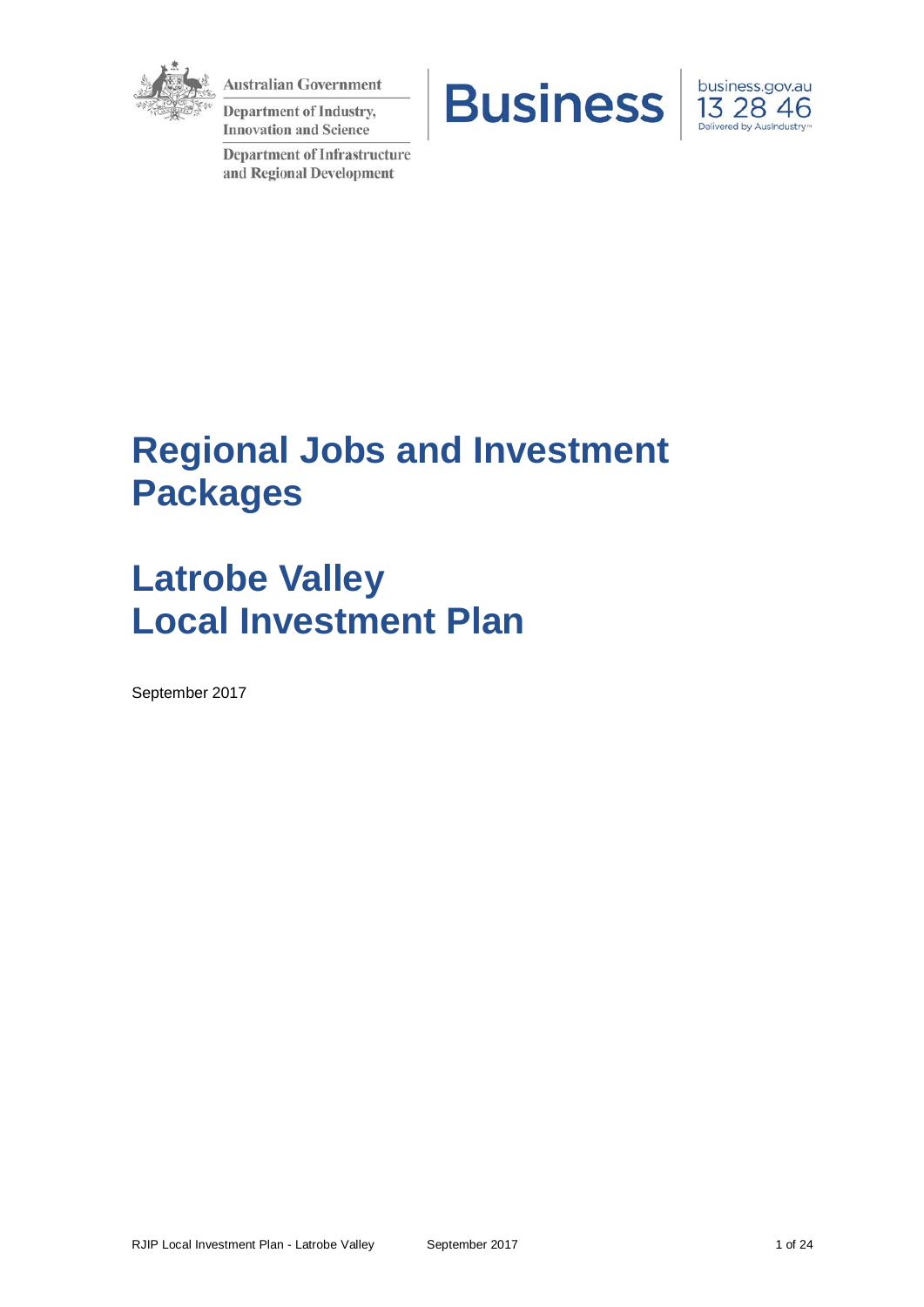## **Table of Contents**

| $\mathbf{1}$   |  |
|----------------|--|
| $\overline{2}$ |  |
| 3              |  |
| 3.1            |  |
| 3.2            |  |
| 3.3            |  |
| 3.4            |  |
| 3.5            |  |
| 3.6            |  |
| 3.7            |  |
|                |  |
|                |  |
|                |  |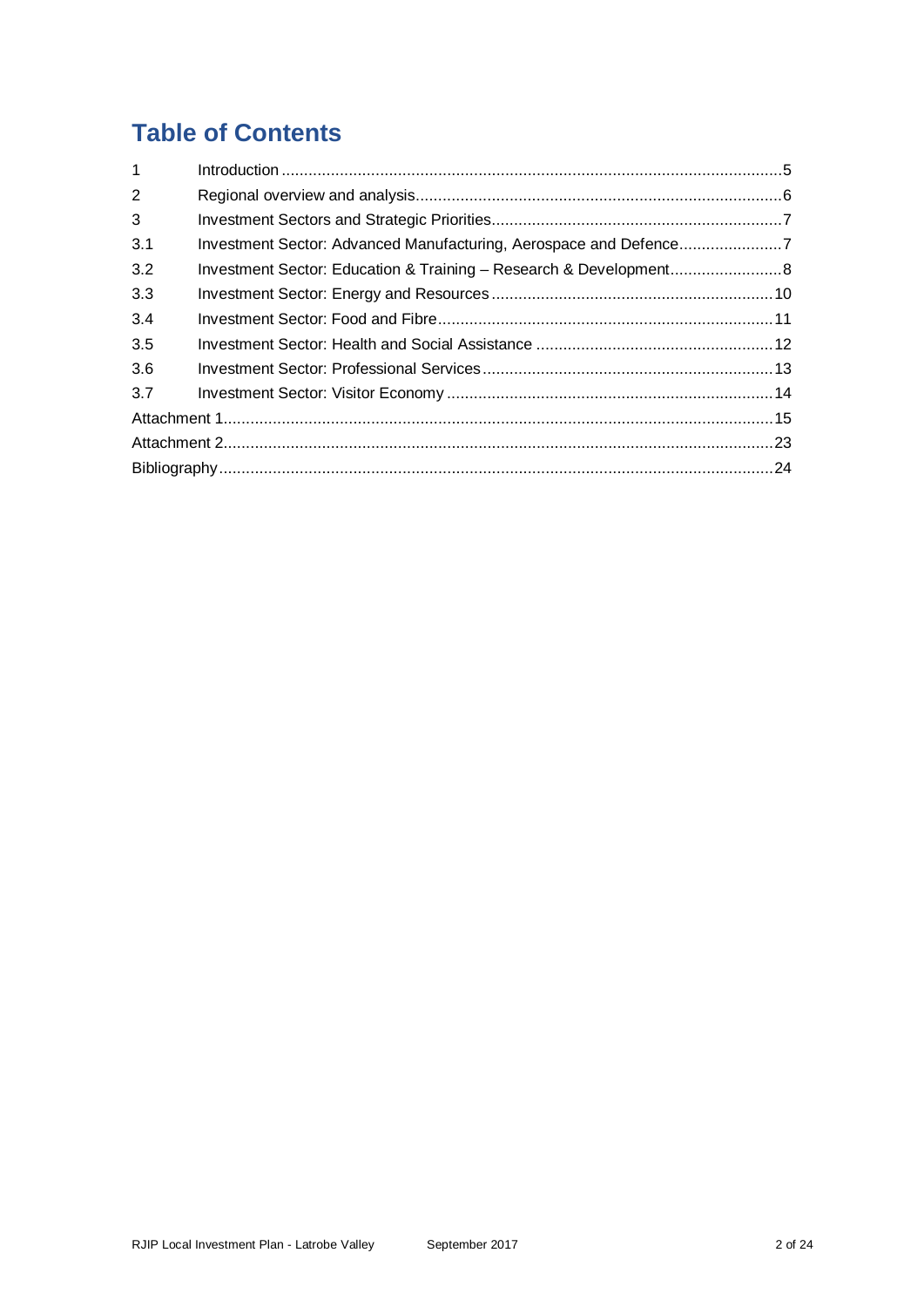## Forward

The Australian Government has committed \$220 million to the Regional Jobs and Investment Packages (RJIP) to help regions in Australia diversify their economies, stimulate long-term economic growth and deliver sustainable employment.

The Latrobe Valley is one of ten regions which have been chosen to be a part of the RJIP and will be receiving \$20 million. RJIP funding will be available through three streams:

- Business innovation grants
- Local infrastructure grants
- Skills and training grants

The Latrobe Valley Local Planning Committee has been established to assess the Latrobe Valley's economic opportunities and competitive advantages by developing the Latrobe Valley Local Investment Plan, an investment partnership between local communities, business and the Australian Government.

The Latrobe Valley Local Investment Plan identifies investment sectors and strategic priorities to assist the creation of sustainable industries and jobs into the future. The Plan provides an economic and strategic overview of the region based on an assessment of the Latrobe Valley's competitive advantages and potential areas of growth.

Strategic priorities are associated with each investment sector. These priorities focus on specific activities as exemplars designed to enhance current markets, unlock new markets, and create opportunities in the Latrobe Valley.

The attention of grant applicants is drawn to the Regional Jobs and Investment Package (RJIP) Guidelines and the requirement to exhibit local procurement best practice and local labour commitment, including to disadvantaged cohorts, so that the Latrobe Valley can gain the maximum benefit from its Local Investment Plan.

Funding available through the Latrobe Valley Regional Jobs and Investment Package will reflect the investment sectors and strategic priorities set out in this Plan. Investment sectors reflect broad industry areas to drive economic growth and create jobs in the Latrobe Valley.

All applications for Regional Jobs and Investment Package (RJIP) funding must align with one or more of the priorities included in the Latrobe Valley Local Investment Plan. The first RJIP merit criterion requires applicants to demonstrate the linkages between their project and the Region's Local Investment Plan.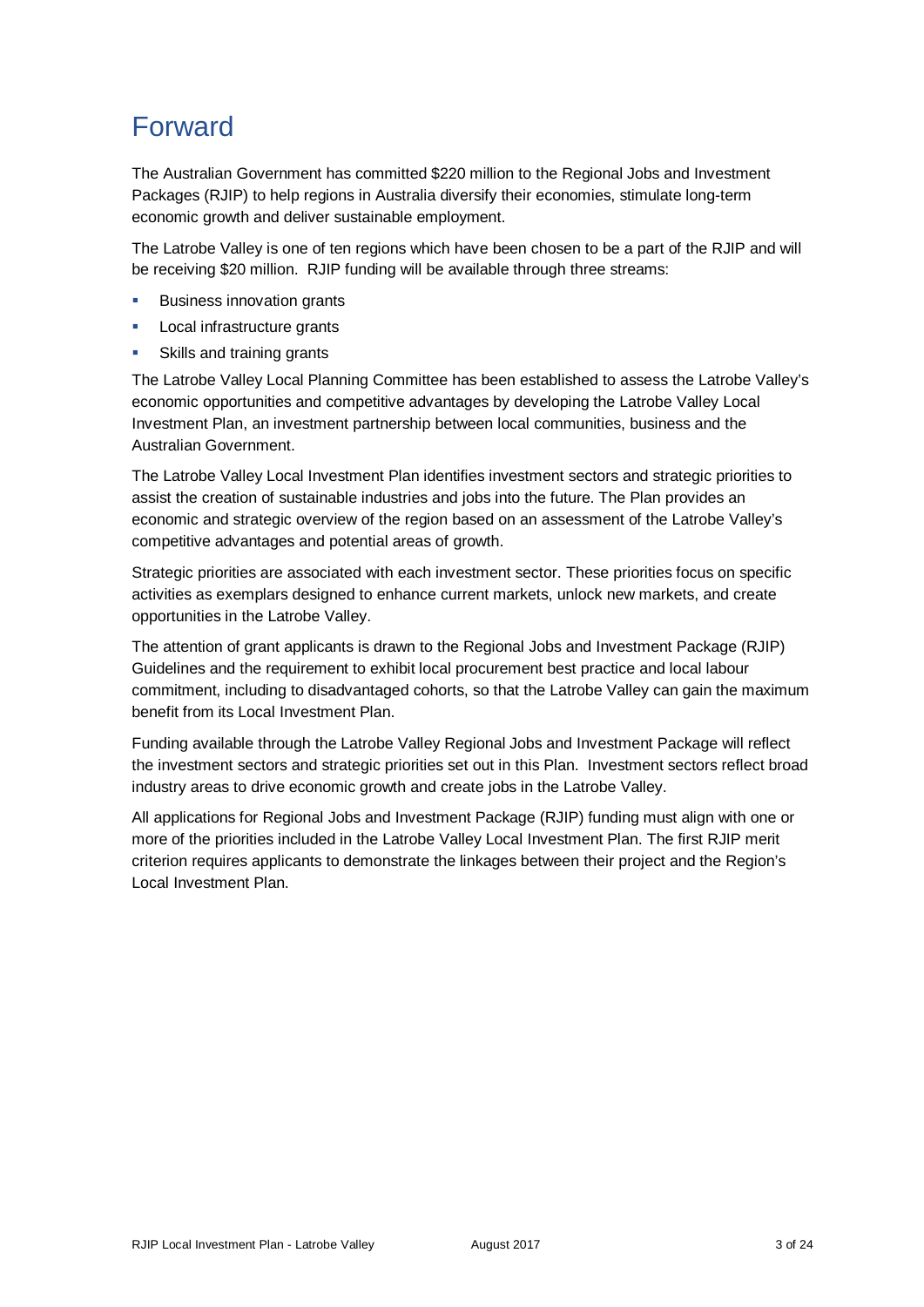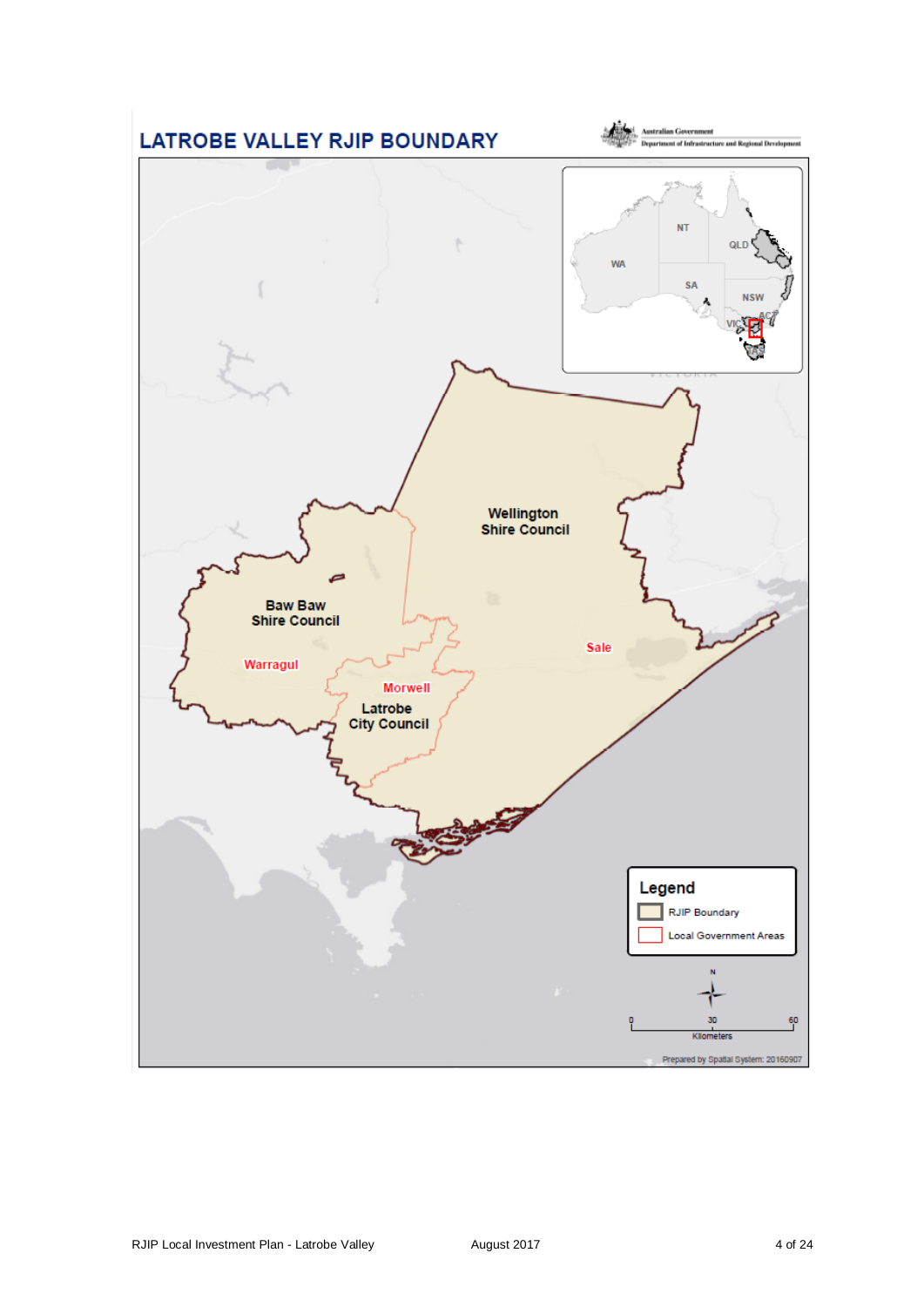## 1 Introduction

The Minister for Regional Development, Senator the Hon Fiona Nash, appointed the following persons to Latrobe Valley Local Planning Committee to develop the Latrobe Valley Local Investment Plan, which identifies strategic industry priorities for the region, including industry growth sectors, new market opportunities and future workforce needs.

The Latrobe Valley Local Planning Committee is:

- Mr Peter Ceeney (Chair)
- Ms Sue Abbott
- Ms Mary Aldred
- **Mr Richard Elkington**
- Mr Brian Stevens
- Mr Gary Van Driel

The following Government representatives had an advisory role on the Committee:

- Mr Luke Arber, Commonwealth Department of Employment
- Ms Leigh Kennedy, Regional Development Victoria

Meetings of the Committee were held at Latrobe City Council's headquarters as follows:

- Wednesday 12 July 2017
- **Tuesday 25 July 2017**
- Wednesday 9 August 2017

In developing the Latrobe Valley Local Investment Plan, including the strategic priorities for each of the seven investment sectors, the Committee considered existing strategic documents including the *Gippsland Investment Prospectus* (Committee for Gippsland, 2015), the *Gippsland Regional Plan 2015-2020* (RDA - Gippsland, 2015), *Gippsland Regional Workforce Plan* (KPMG, May 2016), *Gunaikurnai Whole-of-Country Plan* (GLaWAC, 2015) *Our Region Our Future: Securing a low emissions future for Gippsland and Latrobe Valley* (Committee for Gippsland, 2016), *Tharamba Bugheen Aboriginal Business Strategy (Aboriginal Victoria* (AV), 2017), *Council Plan 2017-2021* (Baw Baw Shire Council, 2017), *Economic Development Strategy 2016-2020* (Latrobe City Council, 2016) and *Economic Development Strategy 2016-2022* (Wellington Shire Council, 2016).

As all these documents were prepared with extensive input from stakeholders it was not considered appropriate to initiate widespread consultation in the development of the Latrobe Valley Local Investment Plan. However, strategic partners including the Baw Baw Shire Council, Latrobe City Council, Wellington Shire Council, the Committee for Gippsland (C4G), Regional Development Australia (RDA) Gippsland and the Gippsland Regional Partnership (GRP) were given the opportunity to comment on the draft Latrobe Valley Local Investment Plan.

Data and statistics were provided by the Department of Infrastructure and Regional Development (DIRD), and additional data was extracted from the REMPLAN database. The *Regional Snapshot – Latrobe Valley* (Department of Infrastructure & Regional Development, 2017), is included as Attachment 1 to this Plan.

The support provided by Latrobe City Council and its officers to the Latrobe Valley Local Planning Committee and in the development of the Latrobe Valley Local Investment Plan is acknowledged.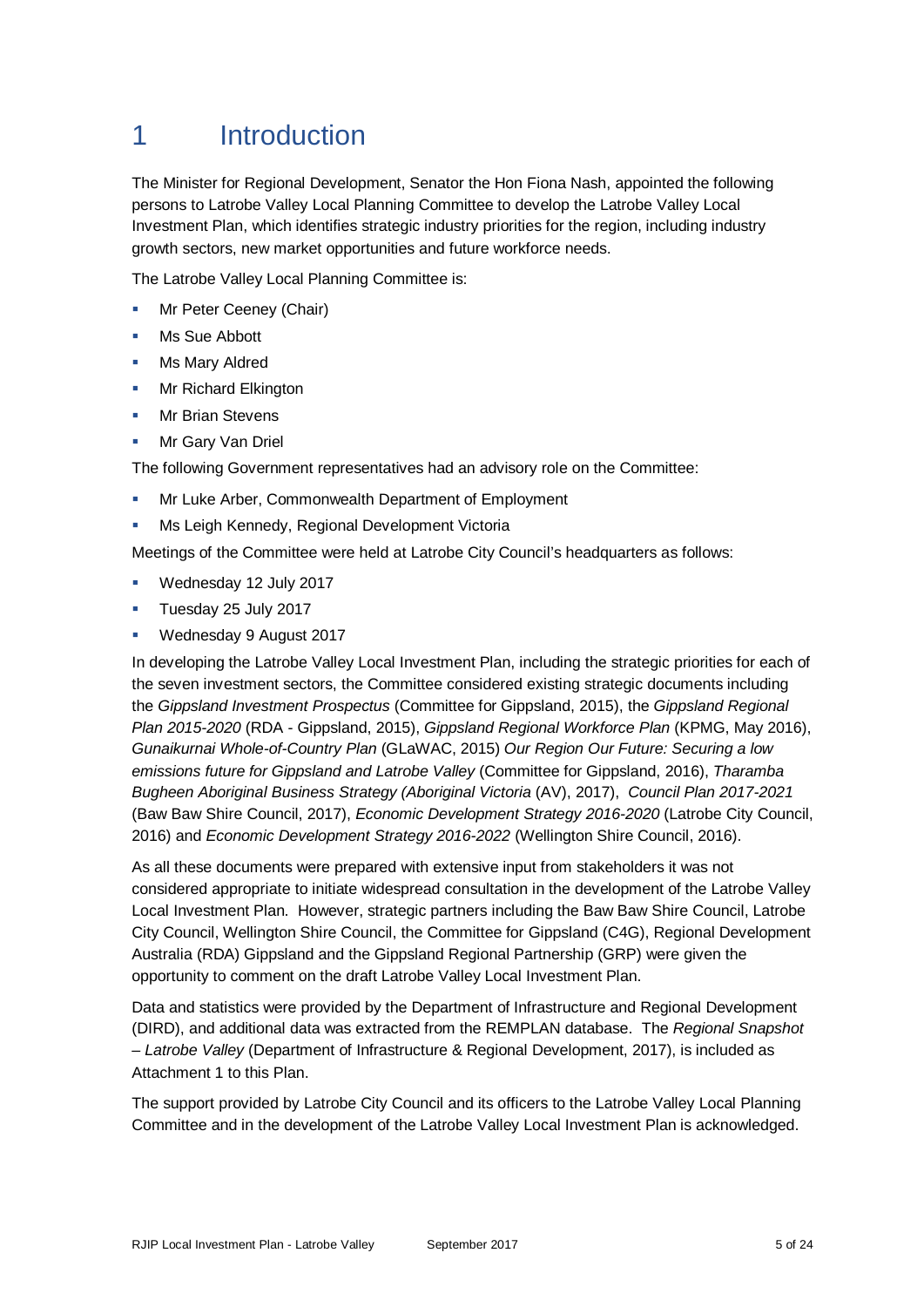## 2 Regional overview and analysis

The Latrobe Valley comprises three Local Government areas: Baw Baw Shire Council, Latrobe City Council and Wellington Shire Council.

The Latrobe Valley is well known for its energy generation, natural gas and oil reserves, timber, food production, manufacturing and tourism. It has a skilled workforce and a strong work ethic, built particularly around oil & gas production, power production, coal extraction, paper manufacturing, defence, agriculture, food production & manufacturing, agribusiness, tourism and support industries, including engineering.

As a society the Latrobe Valley is welcoming of major projects especially those which build on the Region's resources.

The Latrobe Valley is currently facing significant structural economic challenges as it looks to move away from traditional industries, such as coal fired power generation, to a sustainable future through diversification and development of industry and business.

The Latrobe Valley Local Planning Committee has identified key opportunities based on existing strengths to create a sustainable diversified economy. The following industry sectors have the potential to generate investment and jobs into the future:

- 1. Advanced Manufacturing, Aerospace and Defence
- 2. Education & Training and Research & Development
- 3. Energy and Resources
- 4. Food and Fibre
- 5. Health and Social Assistance
- 6. Professional Services
- 7. Visitor Economy

The Latrobe Valley Local Planning Committee wishes to support research & development, innovation, commercialisation, collaborative approaches and strengthening entrepreneurial culture and business experience for indigenous and non-indigenous young people; and enabling infrastructure to increase productivity across the identified priority sectors to drive the Latrobe Valley's transition to its sustainable future.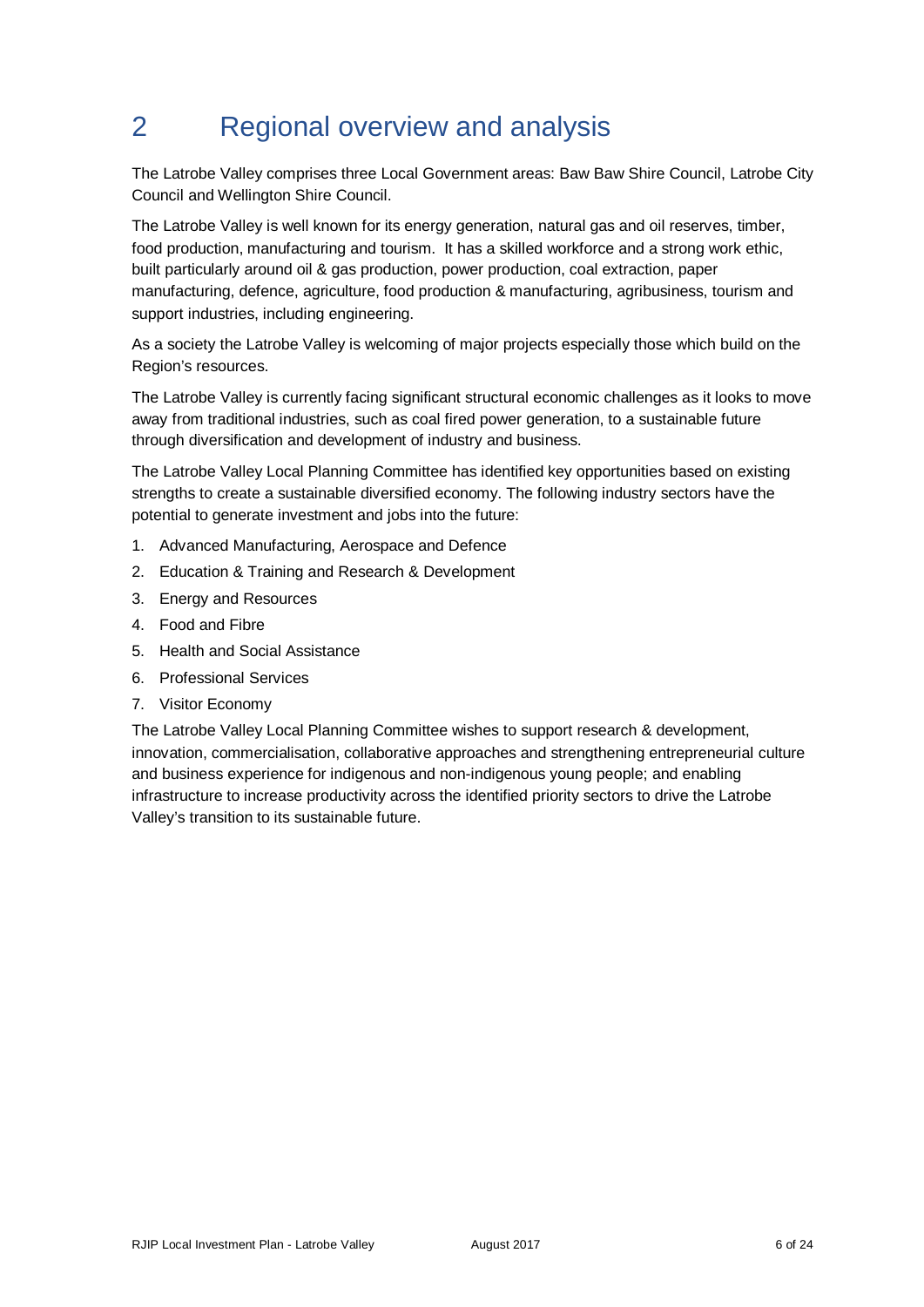## 3 Investment Sectors and Strategic Priorities

## 3.1 Investment Sector: Advanced Manufacturing, Aerospace and **Defence**

Advanced manufacturing is a broad set of enabling technologies, processes and practices that businesses from a wide range of industry sectors can adopt to improve their productivity and competitiveness. The Latrobe Valley has the opportunity to build on its strong, diversified manufacturing base to further develop into the advanced manufacturing, aerospace and defence industries.

Already Aerospace manufacturing is the highest manufacturing export from Gippsland after food and paper. Mahindra Aerospace, trading as GippsAero based at Latrobe Regional Airport, manufactures and exports the only aircraft of its kind in Australia.

The RAAF Base East Sale is a major training facility and location of several specialist schools, including the Central Flying School. It supports approximately 700 personnel on site. The RAAF Base East Sale is about to undergo a major expansion of pilot training programs and is expected to reach full operational status by 2019. The RAAF Base East Sale is supported by a number of internationally significant private sector defence and aerospace firms.

This sector is supported by the Latrobe Valley's significant engineering capability and skilled workforce plus higher education, research & development capacity and vocational training capability provided through Federation University and Federation Training.

## **3.1.1 Strategic priorities**

To encourage Advanced Manufacturing, Aerospace and Defence sector development in the Latrobe Valley through initiatives such as those which:

- Support Advanced Manufacturing opportunities including aerospace, bio-manufacturing, food, paper and steel
- Encourage clustering of manufacturing firms, including the Latrobe Manufacturing Network
- Leverage defence programs and procurement to create new business opportunities
- Develop and deliver aerospace and defence training and development initiatives, including those which assist in the achievement of indigenous and apprenticeship and trainee targets
- Encourage collaborative indigenous business entities to tender for defence goods and services in accordance with Commonwealth Procurement Rules Division Two Exemption 17
- Expand and create opportunities for the manufacture of high quality aerospace and defence equipment
- Support the development plans for the Latrobe Regional Airport, West Sale Aerodrome and RAAF Base East Sale
- Create opportunities to utilise local engineering capabilities, skills and knowledge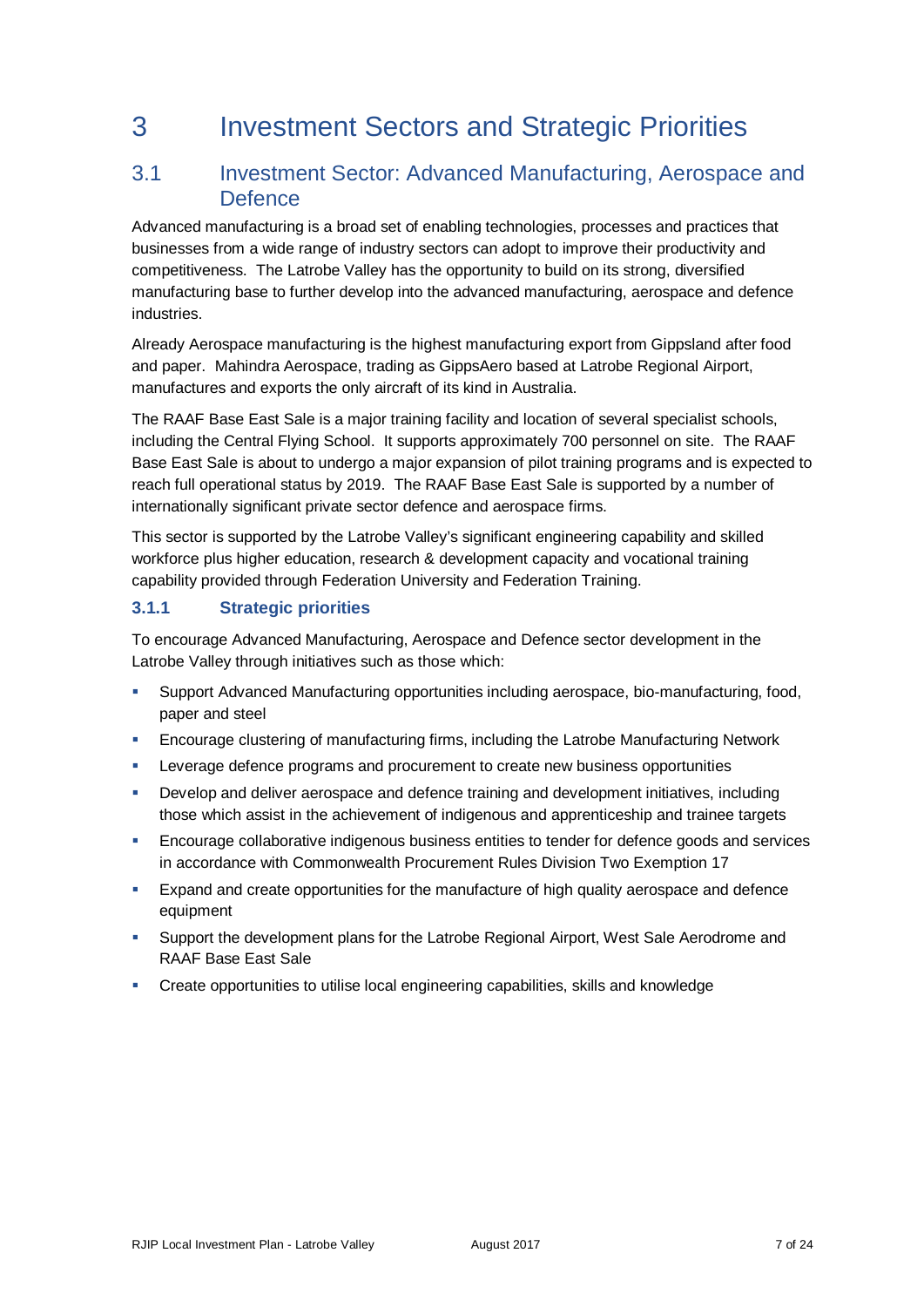## 3.2 Investment Sector: Education & Training – Research & Development

It is widely accepted that a skilled and educated community increases wellbeing and leads to a more productive community. The report *Research into Educational Aspiration for Regional Victoria* (Regional Policy Advisory Committee, 2013) noted that a single additional year of education increases life expectancy by 0.18 years and raises earnings by approximately ten per cent.

Federation University's Churchill Campus represents a significant opportunity for Gippsland to improve access to tertiary education. Federation Training's Campuses at Morwell, Sale, Traralgon and Yallourn provide access to vocational training across the Latrobe Valley.

The *Gippsland Regional Workforce Plan* (KPMG, May 2016) is designed to ensure that all key regional industry sectors have access to an appropriately skilled workforce and remain competitive in the face of structural adjustment. The challenge facing the region is to capitalise on its existing assets and resources – both natural and human – to build thriving communities, supported by a diverse and strong economy. Responding to this challenge requires the joint efforts of industry, the education sector and government to deliver a strategic approach to workforce planning that takes into account Gippsland's assets, in addition to the broader structural and demographic trends that will drive further industry change and workforce demand.

Innovation-led growth is in the hands of business, communities and individuals in collaboration with education and research institutions, and supported by government. To be successful the local business environment must foster a culture of innovation. However, researchers and innovators need assistance to translate their ideas into successful products and services. This can include new forms of public investment.

Locally-based businesses need access to talent with skills in high-end technology. Hence the priority in education and training to support jobs-rich emerging industries, and improving access to new markets.

The Latrobe Valley Hi-Tech Precinct, based at Federation Training's Morwell site, brings together the new Morwell Tech School with Federation University, Federation Training, and private tenants into purpose-built facilities that promote innovation, productivity and job creation with a focus on growing sectors including new energy, health, food & fibre and professional services.

Research & Development, as well as industry leadership, is a key driver in the Latrobe Valley. The Ellinbank Dairy Research Farm in West Gippsland has produced results that have helped develop Australia as one of the most competitive and efficient dairy producing countries in the world. In 2016, the Commonwealth Government partnered with the C02CRC and Federation University to base a world leading carbon capture and storage test laboratory at Federation University's Gippsland campus. This will provide opportunities for industry and research collaboration to assist in driving Carbon Capture & Storage technologies to commercial development and deployment capabilities.

International education has maintained its place as Victoria's largest services export industry for over a decade. In particular, regional Victoria can play a pivotal role in helping to drive further opportunities in this sector. The Latrobe Valley has the capacity to provide international students with an authentic Australian lifestyle experience, while accessing a first class education. With increasing population in capital cities like Melbourne leading to congestion and infrastructure challenges, the Latrobe Valley can play an important role in continuing to welcome international students with affordable accommodation and welcoming and inclusive communities. (Source: Committee for Gippsland, 2015)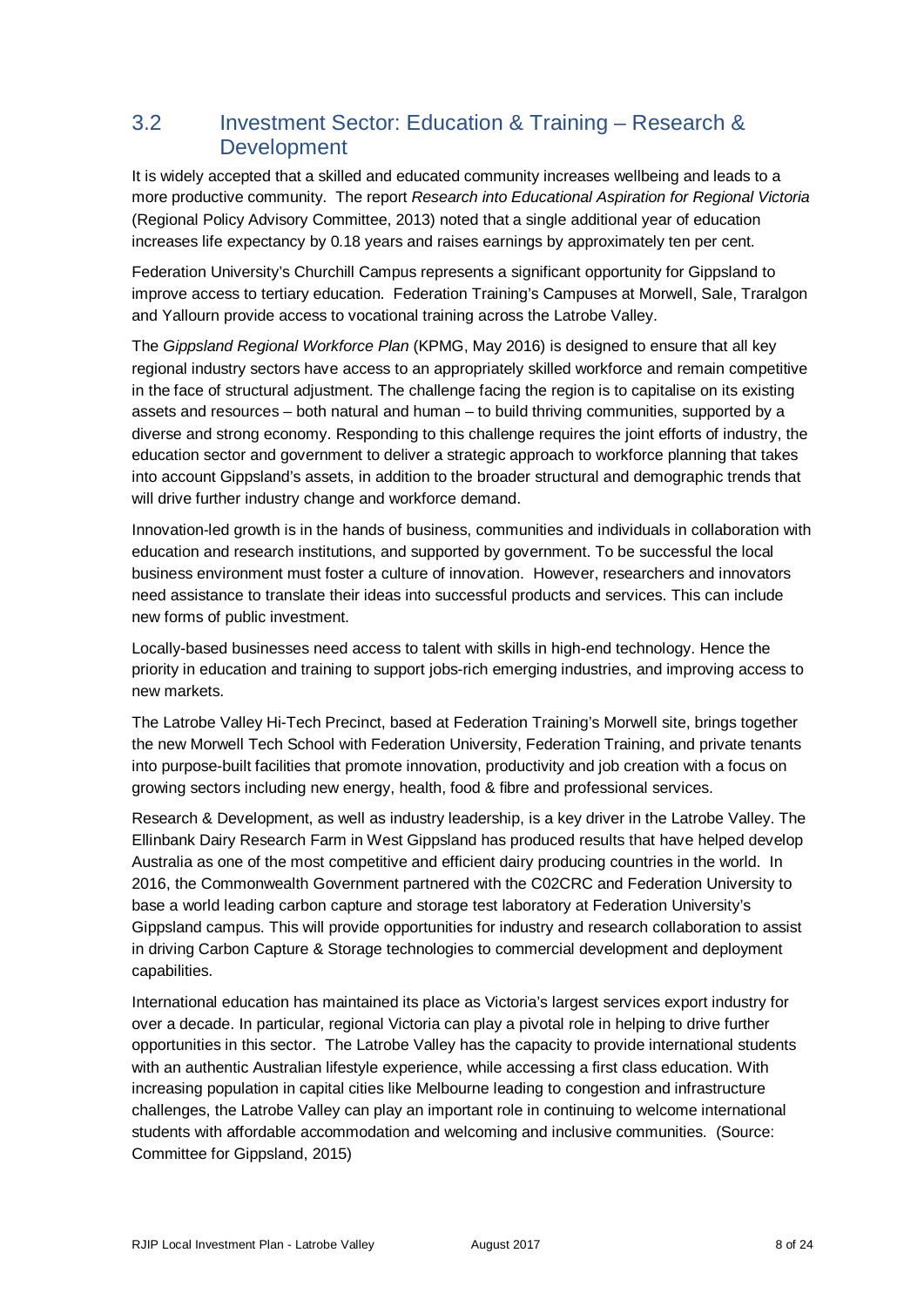## **3.2.1 Strategic priorities**

To encourage Education & Training - Research & Development sector development in the Latrobe Valley through initiatives such as those which:

- **Implement the cross-industry actions and industry-specific actions contained in the Gippsland** Regional Workforce Plan (KPMG, May 2016)
- Enhance nationally significant Latrobe Valley based Research & Development such as Carbon Capture & Storage and Bio-Manufacturing
- **Provide high quality education & training opportunities to support existing and emerging** industries
- **Support industry, education & training and research & development cluster initiatives**
- **Provide trades training to support existing and emerging industries**
- Enhance workforce capabilities, particularly in Science, Technology, Engineering and Mathematics (STEM), to support investment, new technology and emerging industries
- **-** Actively encourage the attraction of international students to the Latrobe Valley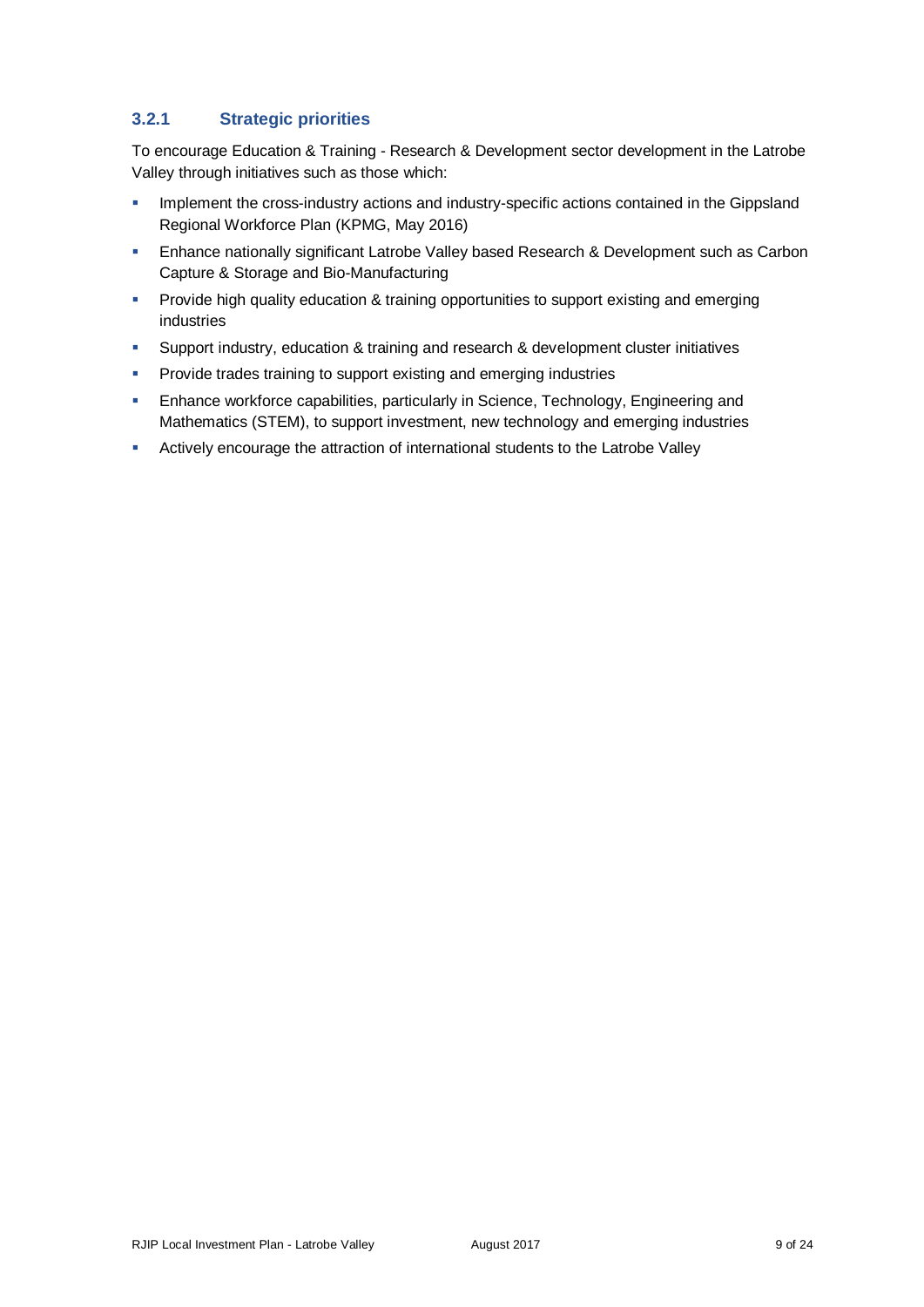## 3.3 Investment Sector: Energy and Resources

This sector includes the Latrobe Valley's important energy production capabilities and its significant resources including oil & gas, minerals and timber resources.

Energy production is currently one of the Latrobe Valley's major industries with the region producing around 85% of Victoria's electricity, 97% of Victoria's natural gas and 14% of Australia's oil.

The *Statement on Future Uses of Brown Coal* (Victorian Government, 2017) provides a framework for the use of Victoria's brown coal resources for alternative high value, low emission products for domestic and international markets.

The Latrobe Valley is very well placed to support New Energy initiatives as it has the necessary support infrastructure including an extensive and robust transmission network, significant engineering support capability and skilled workforce well used to operating 24 hours 7 days a week for 365 days each year. The recent *Independent Review into the Future Security of the National Electricity Market* (Dr Alan Finkel AO, June 2017) assessed the growth of distributed energy resources (DER) in the Australian energy landscape and included suggestions for the future 'orchestration' of DER. These suggestions have raised a number of considerations and opportunities, particularly in relation to the pioneering of business and government programs and partnerships to incentivise DER. The Latrobe Valley is considered to be well placed to be a pilot region for DER.

The Latrobe Valley timber resource is comprised of natural forest and plantation estates, providing timber and fibre for building materials, pulp and paper production; and employment for local communities. Nearly one-quarter of Victoria's plantation estate is located within the Latrobe Valley. Strategic priorities

## **3.3.1 Strategic priorities**

To encourage Energy and Resources sector development in the Latrobe Valley through initiatives such as those which:

- Support new and emerging low carbon energy production including technologies such as biogas, bio-mass, geothermal, solar, waste to energy and wind
- **Incentivise participation in distributed energy resources (DER), including pilot schemes**
- Create new opportunities for coal and coal derivative businesses, and low emission coal energy and resources projects
- **Support Carbon Capture and Storage opportunities**
- Support new investment and research opportunities into projects using resources including coal, gas and timber
- Support the expansion and development of hardwood and softwood timber plantations, and other sources of fibre, to ensure security of supply
- Support collaborative workforce training initiatives such as in silviculture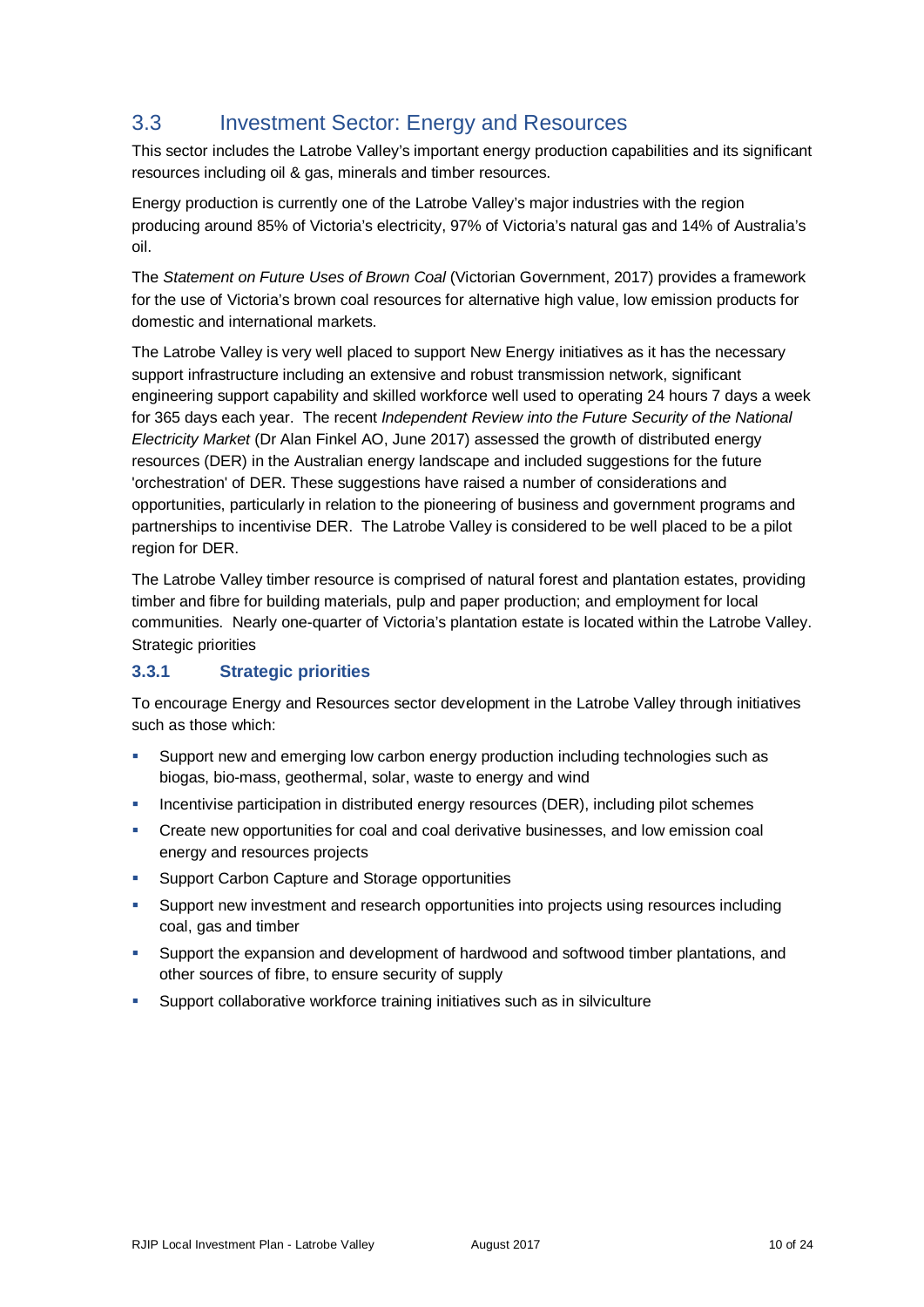## 3.4 Investment Sector: Food and Fibre

The Latrobe Valley, already a major producer and exporter of food and fibre products, is well positioned to build on its excellent reputation for quality, safety and reliability to supply the increasing domestic market and rising global demand, including to the fast growing middle class population in Asia.

The Latrobe Valley has the opportunity to build on its existing strong food production, food manufacturing and agribusiness base. For example, dairy product manufacturing already contributes \$374.6 million to regional exports; and Sheep, Grains, Beef and Dairy Cattle contribute more than \$476.8 million to regional exports (Source: REMPLAN).

In the Latrobe Valley this sector is dominated by Australia Paper's Maryvale Mill which contributed \$451 million in gross regional product, \$216 million in household income, and 2,387 Full Time Equivalent (FTE) jobs, when flow-on effects are taken into account (Western Research Institute, 2017).

## **3.4.1 Strategic priorities**

To encourage Food and Fibre sector development in the Latrobe Valley through initiatives such as those which:

- Increase brand recognition and promote the Latrobe Valley's clean, green food culture; and increase export opportunities
- Support improved access for producers to get product to market
- **Support the production of high quality agricultural products**
- **EXECTE Create opportunities in intensive agriculture**
- Support existing, and create new, opportunities in food processing and manufacturing, including bottling and beverages
- Support the development of critical infrastructure, such as the expansion of the Southern Rural Water system and enhancements to the Macalister Irrigation District
- **Facilitate greater efficiency in timber milling**
- **Support high quality product including timber engineered products**
- Support the innovative use of timber and fibre derivative products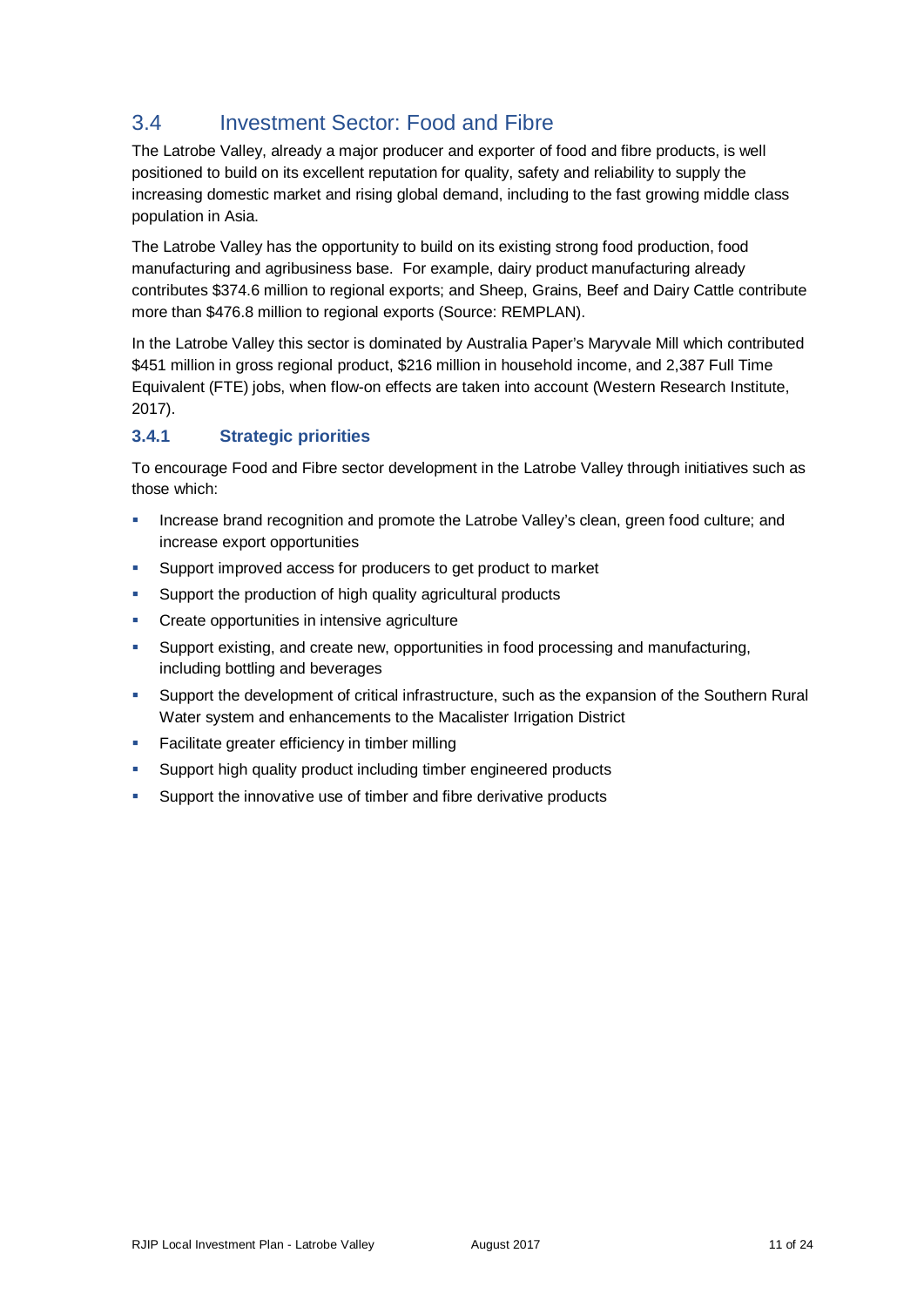## 3.5 Investment Sector: Health and Social Assistance

The Latrobe Valley is the major centre for Health and Social Assistance services for Gippsland, which has a population of over 270,000. It has a comprehensive range of primary, secondary and tertiary care services.

The Latrobe Valley is a designated Health Zone; supported by the Latrobe Health Assembly, which has the job of identifying health priorities and innovating health services.

The Latrobe Valley's primary care services include community health services, mental health services, health planning, coordination organisations and networks.

The Latrobe Valley's secondary care services include a major regional hospital, the Latrobe Regional Hospital; and hospitals located in Sale/Maffra, Warragul and Yarram.

Health Care and Social Assistance is the single highest employing industry in the Latrobe Valley employing an estimated 14.03% of all employed people in December 2016. (Source: REMPLAN). The report, *Jobs and growth, how are the gains being distributed* (Office of the Chief Economist, 2017), notes that health care is the fastest growing sector for employment across Australia in the ten years to 2014-15.

### **3.5.1 Strategic priorities**

To encourage Health and Social Assistance sector development in the Latrobe Valley through initiatives such as those which:

- Attract and develop health technology businesses, and the formation of health-technology clusters
- Support the establishment of innovative health and social assistance cluster initiatives
- **Support education and training programs for health care professionals**
- **Increase the size and capacity of the skilled workforce in the health and social assistance** sector in the Latrobe Valley
- Support primary care services
- Support Central Gippsland Health Service, Latrobe Regional Hospital, West Gippsland Health Care Group and Yarram & District Health Service developments
- **Support tertiary care services**
- Support the establishment of an Aged Care Hub of Excellence
- Support the development of aged care and retirement facilities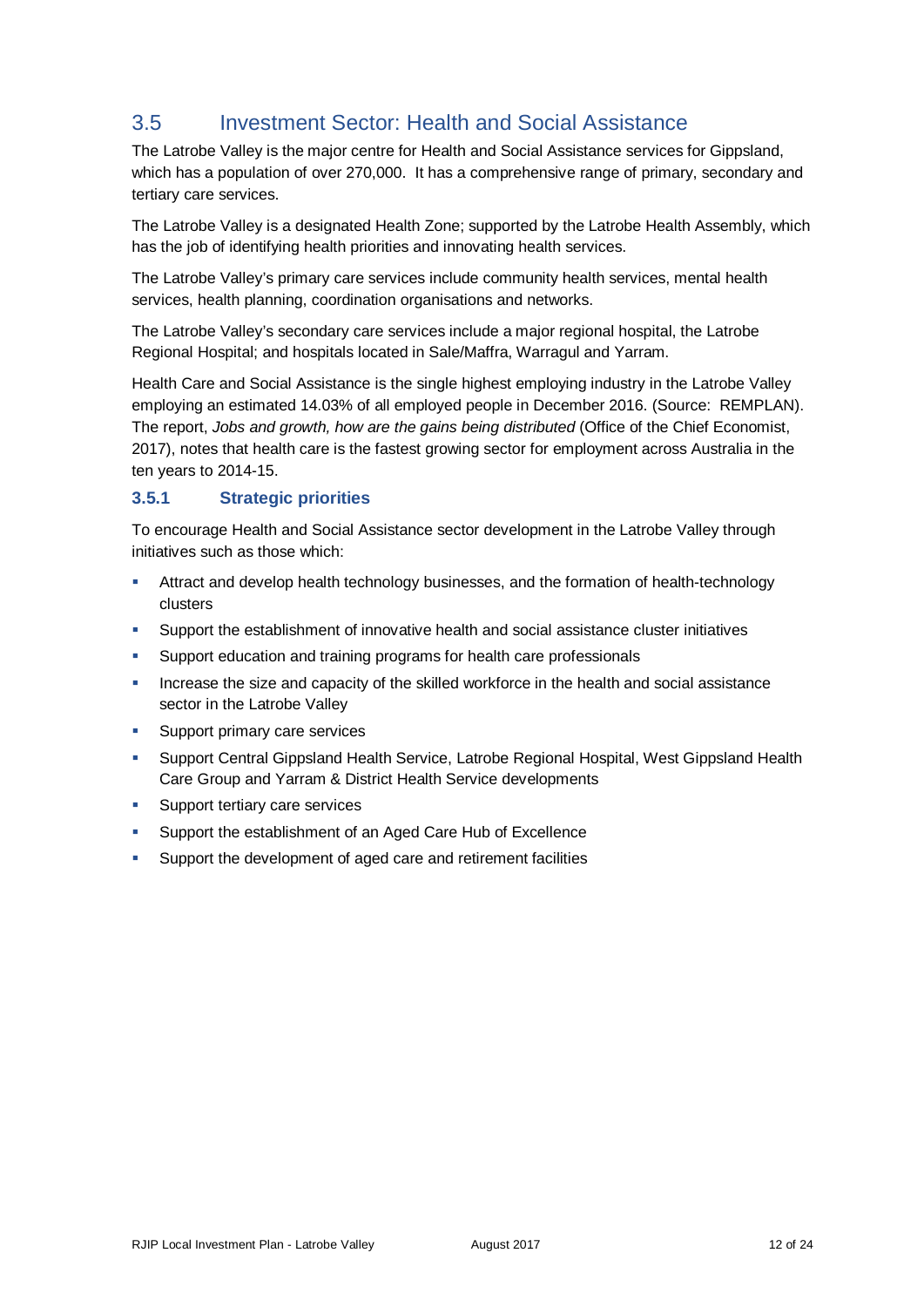## 3.6 Investment Sector: Professional Services

Professional Services is an important industry in its own right, as well as a key enabler of activity across a wide array of areas. This sector includes firms that operate in banking, funds management, legal and accounting services, management consulting, engineering, architecture and urban design.

The report, *Jobs and growth, how are the gains being distributed* (Office of the Chief Economist, 2017) notes that across Australia job growth has been concentrated in service industries, with the strongest growth in middle-wage industries such as Health Care, Professional Services, Construction and Education. See also Attachment 2 – *Structural change has increased employment and earnings*.

Professional services activities require high degrees of expertise and training, and are vital as the Latrobe Valley transitions to a knowledge economy. Professional services jobs are highly skilled, well paid and a stimulus for investment in new and emerging industries.

Regionalisation of Commonwealth Government agencies is a familiar tool to assist communities facing economic transition with the Commonwealth having located the headquarters of the National Disability Insurance Scheme (NDIS) to Geelong.

Likewise, Traralgon is home to Commonwealth agencies, including the Australian Securities & Investments Commission (ASIC) Registry, and the Latrobe Smart Centre, which is a Centrelink call centre. Our understanding that these Centres are understood to be amongst the best performing Commonwealth Agencies located anywhere in the nation.

In May 2017 the Victorian Government announced plans for a new Latrobe Valley GovHub office complex, as a base for up to 300 staff. The Federal Government has initiated its own decentralisation program, which is to build on the recent Senate Inquiry into the operation, effectiveness and consequences of the Public Governance, Performance and Accountability (Location of Corporate Commonwealth Entities) and the more recent House of Representatives Inquiry into Regional Development and Decentralisation.

## **3.6.1 Strategic priorities**

To encourage Professional Services sector development through initiatives such as those which:

- **Encourage professional services enterprise development**
- **Attract and develop professional services businesses in the Latrobe Valley**
- Support the formation of professional services clusters, including engineering services
- Encourage the location of private sector professional services to support Government agencies located within the Latrobe Valley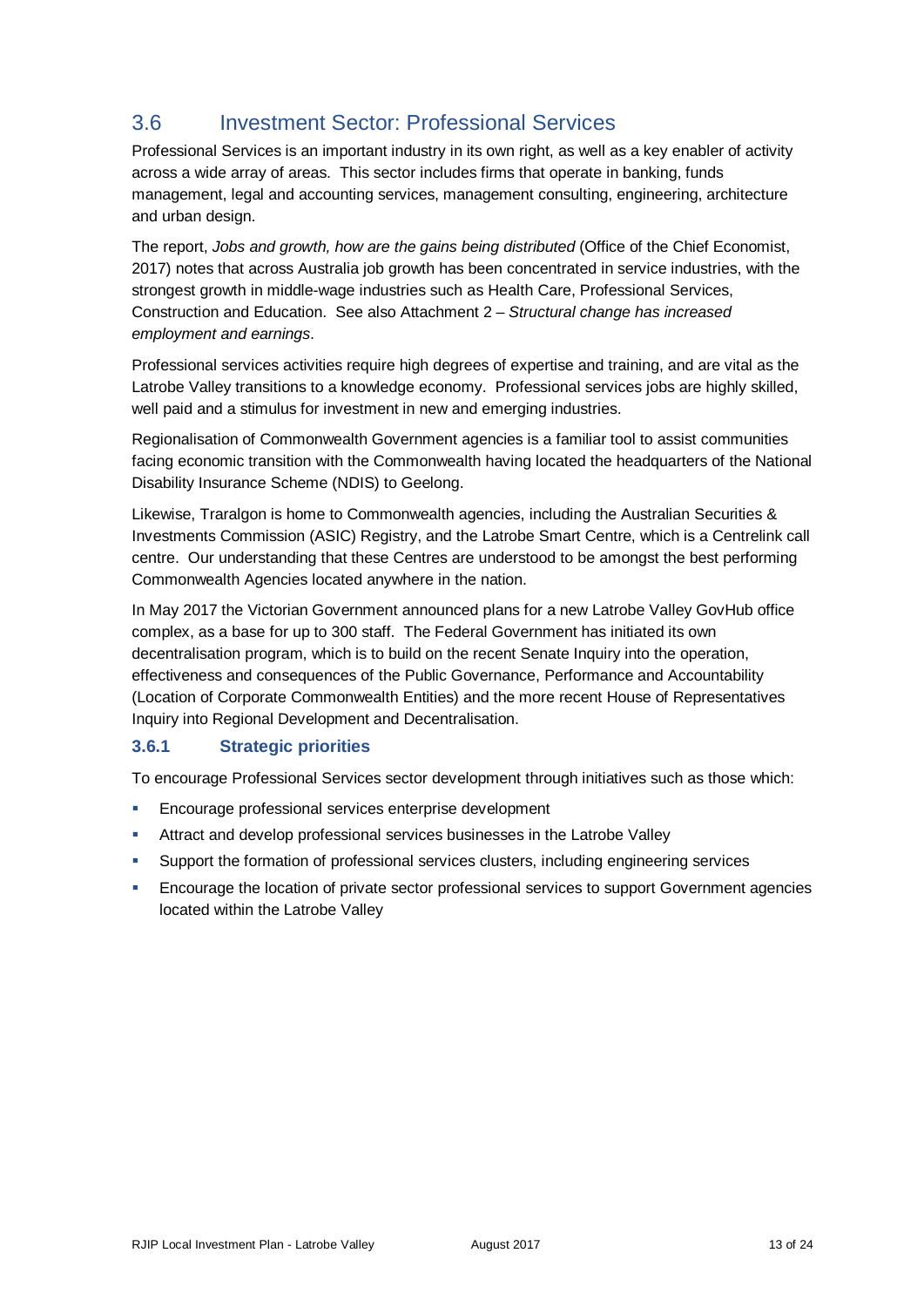## 3.7 Investment Sector: Visitor Economy

The Visitor Economy is the production of goods and services for consumption by visitors, which includes the industries which directly serve visitors, such as hotels, transport providers, tour companies and as well as those involved indirectly, such as retail and food production.

Gippsland's visitor economy has significant opportunities for growth. Destination Gippsland estimates that more than 10.8 million domestic and international visitors per annum are attracted to the region's significant nature-based experiences and its significant range of events and sporting activities. The Latrobe Valley's natural tourism product is augmented by food related experiences which leverage the region's agricultural producers and are central to a wide range of arts and cultural events.

The current level of visitation to the Gippsland region supports 3,000 businesses and generates more than 15,000 direct and indirect jobs.

## **3.7.1 Strategic priorities**

To encourage Visitor Economy sector development in the Latrobe Valley through initiatives such as those which:

- Facilitate private sector developments built around the Latrobe Valley's unique attractions
- Improve infrastructure and transport to support the Latrobe Valley's attractions including events, food, culture and nature-based tourism
- **Develop and promote regional Gippsland Aboriginal tourism offerings**
- Improve access for visitors such as the South Face Road to Mount Baw Baw
- **Increase events opportunities through the provision of facilities such the proposed motorsport** complex
- Support the development of tourism related infrastructure such as tourism trails and signage
- **Enhance agribusiness tourism through initiatives such as FarmGate**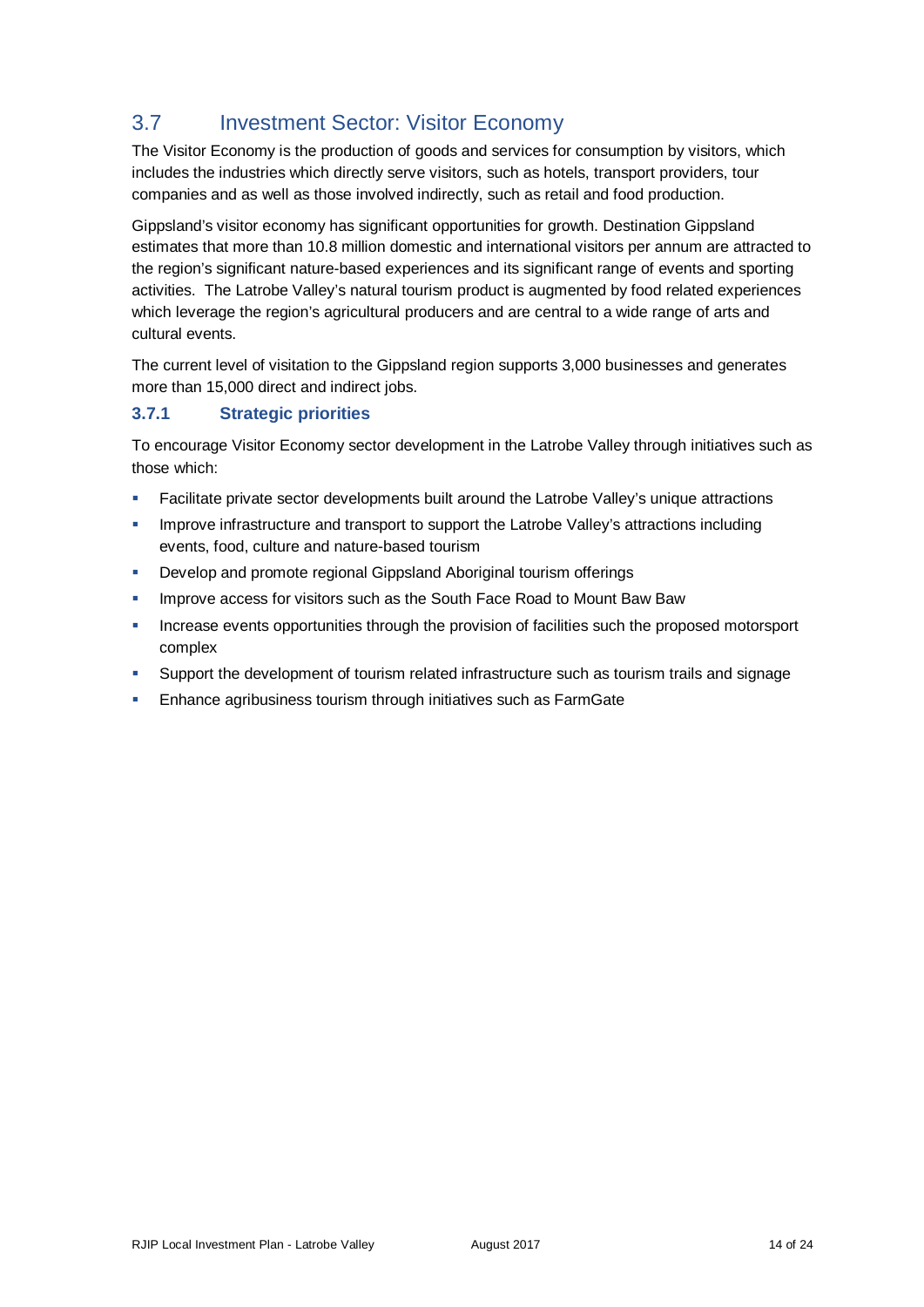## Attachment 1

## Regional Snapshot Latrobe Valley

## April 2017



This statistical snapshot provides a quick reference guide to the Local Government Areas that make up the Latrobe Regional Jobs and Investment Packages (RJIP) region.

The Regional Jobs and Investment Packages (RJIP) region includes:

- Baw Baw Shire Council
- Wellington Shire Council
- Latrobe City Council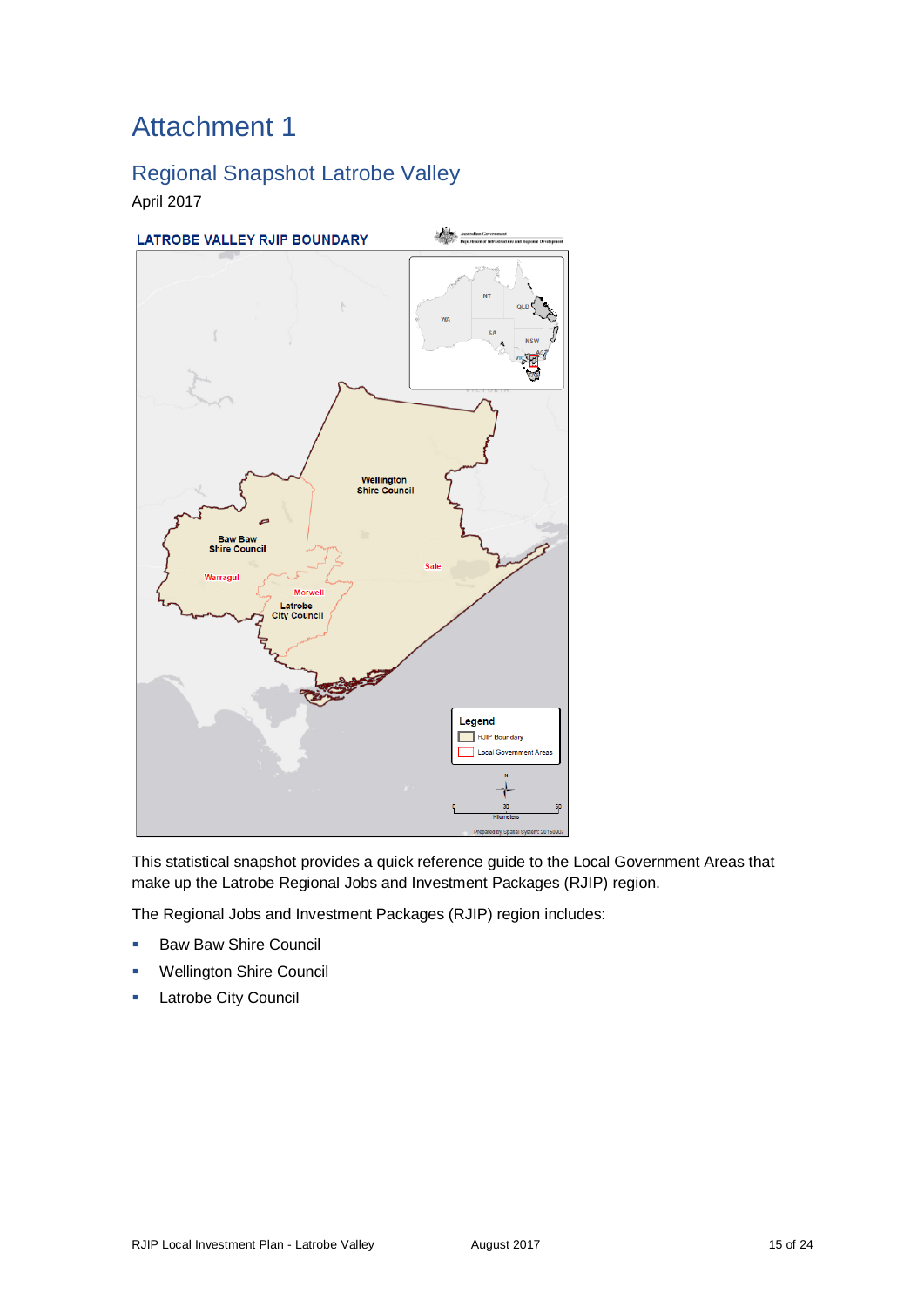## Table of Contents

#### **Demographic data**

- **Estimated resident population**
- **•** Population projections
- Age profile
- Net internal migration
- **Overseas arrivals**

#### **Economic data**

- **Employed persons**
- Three largest employing industries
- Unemployment rate
- Labour force participation
- Structural change index
- **Employment in knowledge intensive industries**
- Qualifications and skills
- **Actively trading businesses**
- **International visitors**

## **Demographics**

### **Estimated resident population**

The estimated resident population refers to the number of usual residents in a region.

#### **Table 1 Estimated resident population**

| <b>Local Government Area</b> | <b>Population 2011</b> | <b>Population</b><br>2016 <sub>p</sub> | 2011-2016<br>average annual<br>growth rate |
|------------------------------|------------------------|----------------------------------------|--------------------------------------------|
| <b>Baw Baw Shire Council</b> | 43,389                 | 48,072                                 | 2.1%                                       |
| Latrobe City Council         | 73,788                 | 74,026                                 | 0.1%                                       |
| Wellington Shire Council     | 42,068                 | 42,266                                 | 0.1%                                       |
| Latrobe RJIP region          | 159,245                | 164,364                                | 0.6%                                       |
| Victoria                     | 5,537,817              | 6,069,636                              | 1.9%                                       |
| <b>Australia</b>             | 22,340,024             | 24,128,876                             | 1.6%                                       |

Source: ABS Regional Population Growth 2017 (Cat. No. 3218.0) Note: Population estimates are final for 2011, but preliminary for 2016 (p)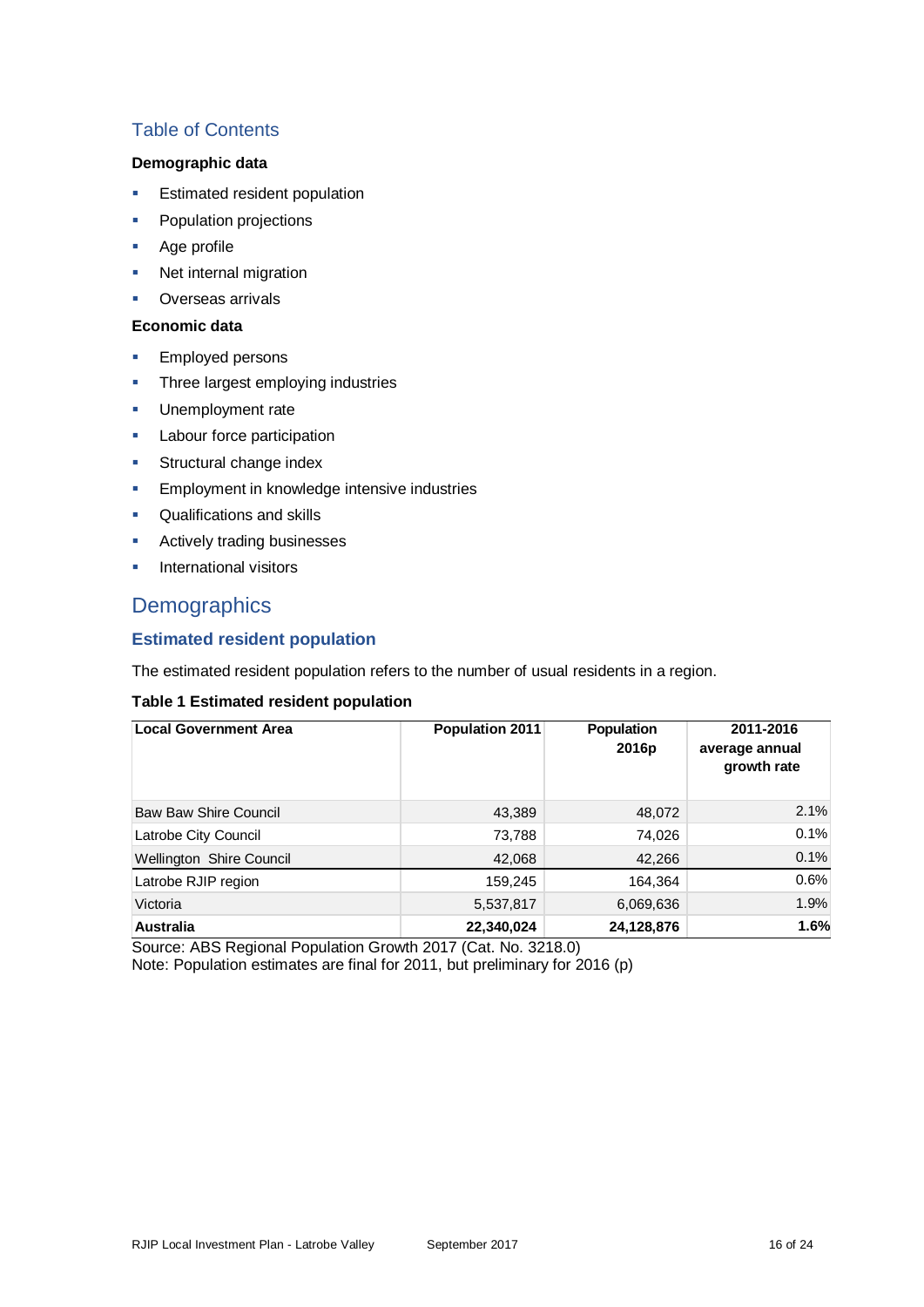

Source: ABS Regional Population Growth 2017 (Cat. No. 3218.0) Note: Population estimates are final for 2011 and earlier, but subject to revision (r) from 2012 to 2015 and are preliminary for 2016 (p)

### **Population projections**

Population projections provide a measure of the expected population growth path for a region.

#### **Table 2 Population projections**

| <b>Local Government Area</b> | <b>Population</b><br>2011 | <b>Projected</b><br>population<br>2021 | <b>Projected</b><br>Population<br>2031 | Annual<br>% change<br>2011-2021 | Annual<br>% change<br>2021-2031 |
|------------------------------|---------------------------|----------------------------------------|----------------------------------------|---------------------------------|---------------------------------|
| <b>Baw Baw Shire Council</b> | 43,400                    | 54,300                                 | 67,700                                 | 2.3%                            | 2.2%                            |
| Latrobe City Council         | 73.800                    | 75,000                                 | 81,200                                 | 0.2%                            | 0.8%                            |
| Wellington Shire Council     | 42,100                    | 42,700                                 | 45.200                                 | 0.1%                            | 0.6%                            |

Source: Victoria in Future 2016 Population and household projections to 2051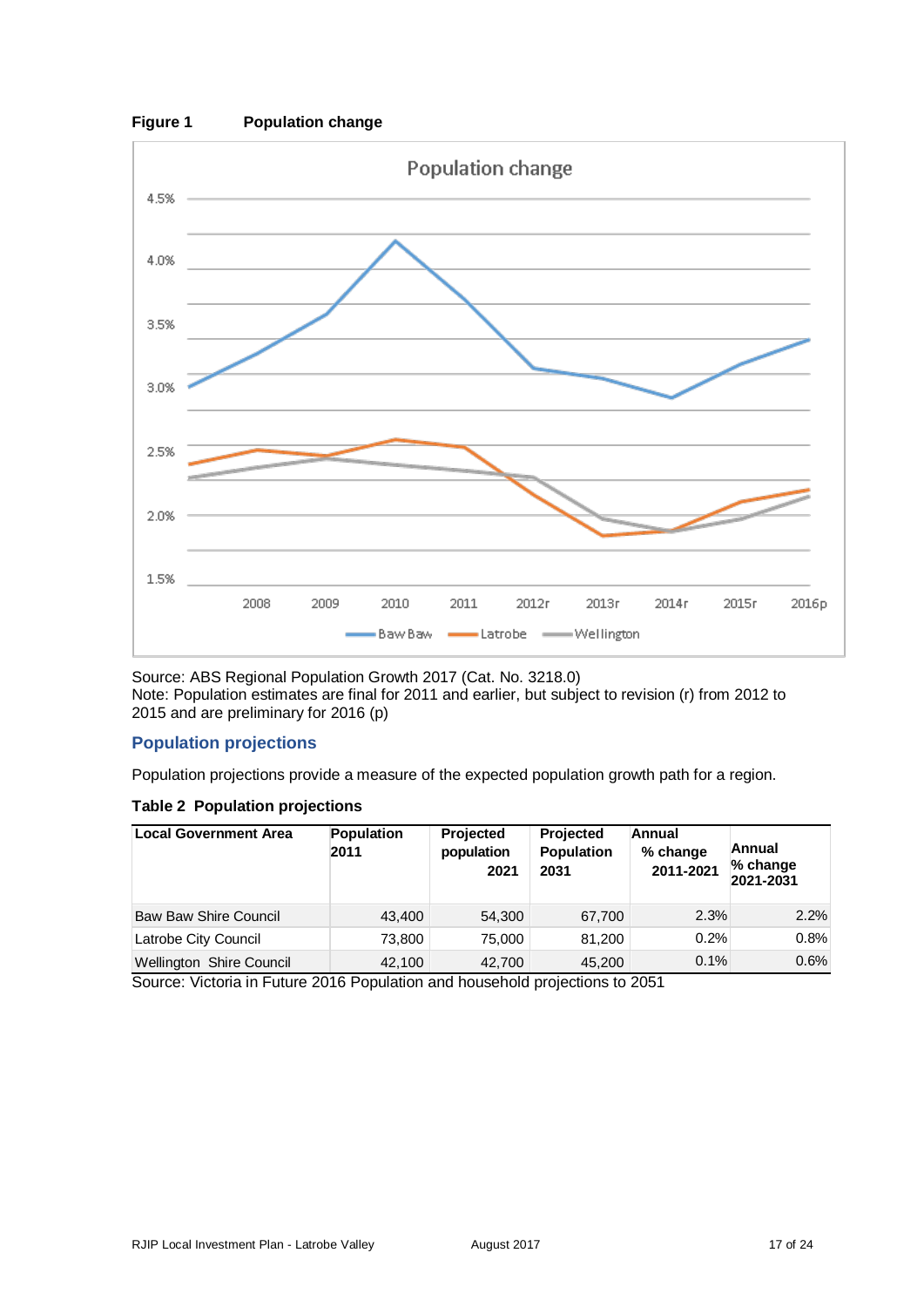## **Age profile**

This indicator provides a guide to the differences in the age makeup of regions, which can influence the demand for infrastructure and services into the future.

### **Table 3 Age profile**

| <b>Local Government Area</b>    | $0 - 14$<br>years | $15 - 24$<br>years | 25-64<br>years | 65-84<br>years | 85 years<br>and over |
|---------------------------------|-------------------|--------------------|----------------|----------------|----------------------|
| <b>Baw Baw Shire Council</b>    | 19%               | 12%                | 50%            | 17%            | 2%                   |
| Latrobe City Council            | 19%               | 13%                | 51%            | 15%            | 2%                   |
| <b>Wellington Shire Council</b> | 18%               | 11%                | 51%            | 17%            | 2%                   |
| Latrobe RJIP region             | 19%               | 12%                | 50%            | 16%            | 2%                   |
| Victoria                        | 18%               | 13%                | 53%            | 13%            | 2%                   |
| <b>Australia</b>                | 19%               | 13%                | 53%            | 13%            | 2%                   |

Source: ABS, Population by Age and Sex, Regions of Australia, 2015 (Cat. No. 3235.0).

### **Net internal migration**

Net internal migration is a measure of the movement of people between different regions of Australia. It is measured by the difference between the number of people who moved into and the number of people who moved out of a region over a period of time.

#### **Table 4 Net internal migration**

| <b>Local Government Area</b> | 2008-09<br><b>Persons</b> | 2011-12<br><b>Persons</b> | 2014-15<br><b>Persons</b> |
|------------------------------|---------------------------|---------------------------|---------------------------|
| <b>Baw Baw Shire Council</b> | 682                       | 878                       | 721                       |
| Latrobe City Council         | 172                       | $-214$                    | $-409$                    |
| Wellington Shire Council     | 39                        | 43                        | $-171$                    |
| Latrobe RJIP region          | 893                       | 707                       | 141                       |
| Victoria                     | 1533                      | 1439                      | 10190                     |
| <b>Australia</b>             | n/a                       | n/a                       | n/a                       |

Source: ABS 2015, Customised report within the DIRD 2016 Yearbook

#### **Overseas arrivals**

The number of overseas born arrivals in the last five years provides a measure of the inward migration of people from overseas. This does not include those people leaving Australia.

#### **Table 5 Overseas arrivals**

| <b>Local Government Area</b>    | 2006<br>persons(a) | 2011<br>persons(b) | 2006-2011<br>change<br>persons |
|---------------------------------|--------------------|--------------------|--------------------------------|
| <b>Baw Baw Shire Council</b>    | 244                | 436                | 192                            |
| Latrobe City Council            | 713                | 1,358              | 645                            |
| <b>Wellington Shire Council</b> | 345                | 559                | 214                            |
| Latrobe RJIP region             | 1.301              | 2,352              | 1,051                          |
| Victoria                        | 196,350            | 315,216            | 118,866                        |
| <b>Australia</b>                | 752,194            | 1,185,179          | 432,985                        |

Source: ABS 2011 Census, presented within the DIRD 2016 Yearbook

Note: (a) Persons who were usually resident outside Australia at the time of the 2001 Census. (b) Persons who were usually resident outside Australia at the time of the 2006 Census.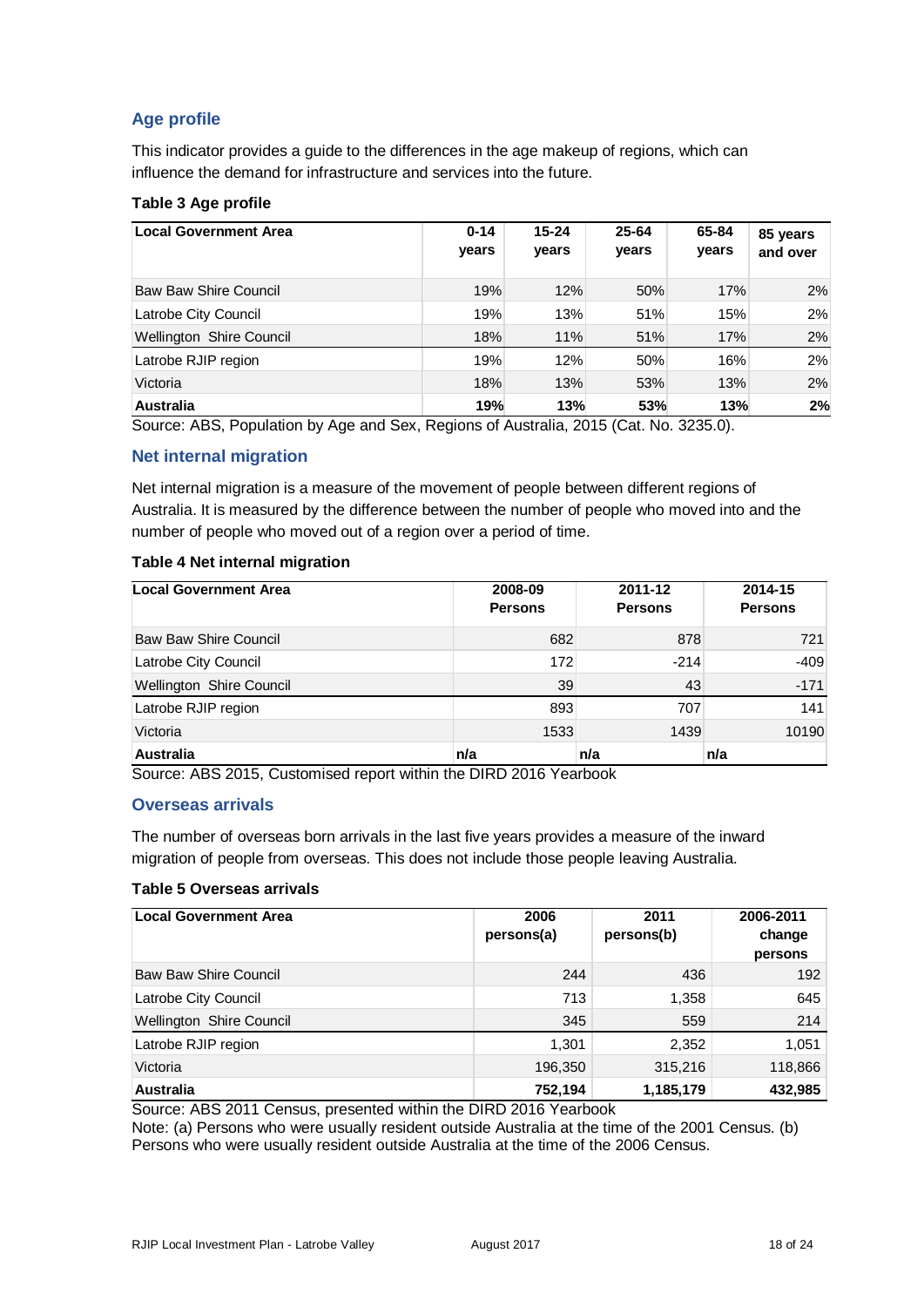## Economy

## **Employed persons**

This indicator is based on the place of usual residence of the employed person and not the location of work.

### **Table 6 Employed persons**

| <b>Local Government Area</b>            | 2001<br>persons | 2006<br>persons                 | 2011<br>persons | 2001-2011<br>persons<br>change | 2001-2011<br>average<br>annual<br>growth |
|-----------------------------------------|-----------------|---------------------------------|-----------------|--------------------------------|------------------------------------------|
| <b>Baw Baw Shire Council</b>            | 15,162          | 16,842                          | 19,856          | 4,694                          | 2.7%                                     |
| Latrobe City Council                    | 25,745          | 28,314                          | 30,161          | 4,416                          | 1.6%                                     |
| Wellington Shire Council                | 15,790          | 17,029                          | 17,905          | 2,115                          | 1.3%                                     |
| Latrobe RJIP region                     | 56,697          | 62,185                          | 67,922          | 11,225                         | 1.8%                                     |
| Victoria                                | 2,092,791       | 2,274,447                       | 2,530,634       | 437,843                        | 1.9%                                     |
| <b>Australia</b><br>$\sim$<br>1.7.2.1.7 | 8,298,606       | 9,104,187<br><b>BIBB 861631</b> | 10,058,325      | 1,759,719                      | 1.9%                                     |

Source: ABS 2011 Census, presented within the DIRD 2016 Yearbook

Note: Persons aged 15 years and over. (a) Excludes Migratory – Offshore – Shipping regions.

### **Three largest employing industries**

| <b>Local Government Area</b> | <b>Highest employing</b><br>industry     | 2011<br><b>Employment per cent</b> |
|------------------------------|------------------------------------------|------------------------------------|
| Baw Baw Shire Council        | Health Care and Social Assistance        | 11.5                               |
| Latrobe City Council         | Health Care and Social Assistance        | 13.1                               |
| Wellington Shire Council     | <b>Health Care and Social Assistance</b> | 12.6                               |
| Latrobe RJIP region          | <b>Health Care and Social Assistance</b> | 12.5                               |
| Victoria                     | Health Care and Social Assistance        | 11.7                               |
| <b>Australia</b>             | <b>Health Care and Social Assistance</b> | 11.7                               |

| <b>Local Government Area</b> | 2 <sup>nd</sup> Highest employing<br>industry |      |
|------------------------------|-----------------------------------------------|------|
| <b>Baw Baw Shire Council</b> | Construction                                  | 11.4 |
| Latrobe City Council         | Retail Trade                                  | 12.7 |
| Wellington Shire Council     | Agriculture, Forestry and Fishing             | 11.9 |
| Latrobe RJIP region          | <b>Retail Trade</b>                           | 11.6 |
| Victoria                     | Retail Trade                                  | 10.9 |
| <b>Australia</b>             | <b>Retail Trade</b>                           | 10.6 |

| <b>Local Government Area</b> | 3 <sup>rd</sup> Highest employing<br>industry | 2011<br><b>Employment per cent</b> |
|------------------------------|-----------------------------------------------|------------------------------------|
| <b>Baw Baw Shire Council</b> | <b>Retail Trade</b>                           | 10.0                               |
| Latrobe City Council         | Construction                                  | 10.0                               |
| Wellington Shire Council     | <b>Retail Trade</b>                           | 11.4                               |
| Latrobe RJIP region          | Construction                                  | 10.0                               |
| Victoria                     | Manufacturing                                 | 10.8                               |
| <b>Australia</b>             | <b>Manufacturing</b>                          | 9.1                                |

Source: ABS 2011 Census, presented within the DIRD 2016 Yearbook

Note: Calculations includes inadequately described responses in the denominator.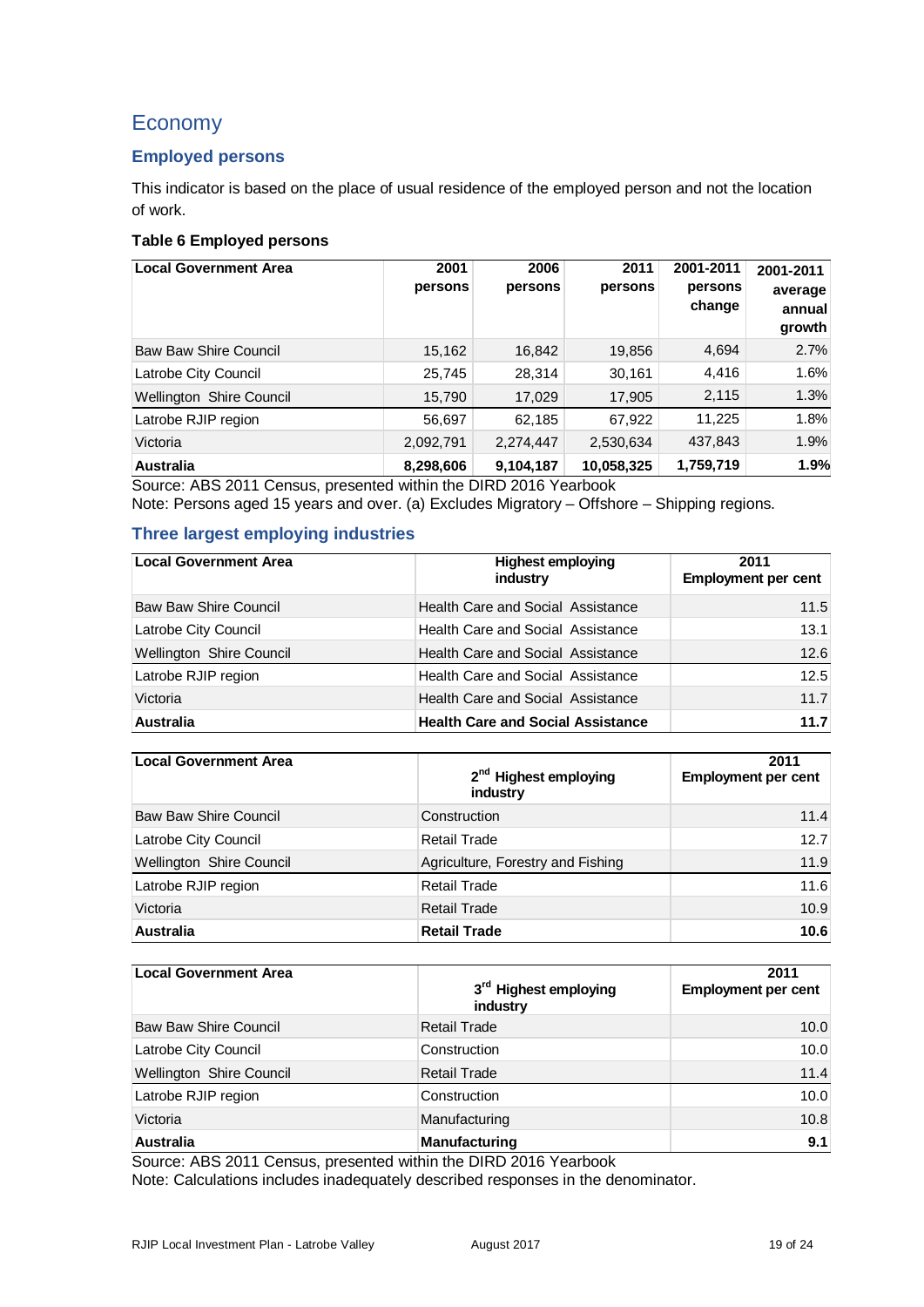## **Unemployment rate**

This indicator is based on the place of usual residence of the employed person and not the location of work.

#### **Table 8 Unemployment rate**

| <b>Local Government Area</b> | Dec 2014<br>per cent | Dec 2015<br>per cent | Dec 2016<br>per cent |  |
|------------------------------|----------------------|----------------------|----------------------|--|
| <b>Baw Baw Shire Council</b> | 3.9%                 | 4.2%                 | 5.4%                 |  |
| Latrobe City Council         | 7.3%                 | 8.3%                 | 11.2%                |  |
| Wellington Shire Council     | 4.9%                 | 5.4%                 | 7.1%                 |  |
| Latrobe RJIP region          | 5.7%                 | 6.3%                 | 8.4%                 |  |
| Victoria                     | 6.6%                 | 6.1%                 | 5.8%                 |  |
| <b>Australia</b>             | 6.1%                 | 6.1%                 | 5.7%                 |  |

Source: Department of Employment, Small Area Labour Markets publication, March 2017 Note: As a proportion of persons aged 15 years and over who are either employed or unemployed (the labour force). The annual figures are calculated as a four quarter average across the calendar year.

### **Labour force participation**

The labour force participation rate indicates the size of the labour force relative to the population in a region.

#### **Table 9 Labour force participation**

| Local Government Area           | 2001<br>per cent | 2006<br>per cent | 2011<br>per cent | 2001-2011<br>percentage<br>point<br>change |
|---------------------------------|------------------|------------------|------------------|--------------------------------------------|
| <b>Baw Baw Shire Council</b>    | 60.7%            | 60.6%            | 60.8%            | 0.1                                        |
| Latrobe City Council            | 56.1%            | 56.3%            | 56.3%            | 0.2                                        |
| <b>Wellington Shire Council</b> | 55.8%            | 56.4%            | 56.2%            | 0.3                                        |
| Latrobe RJIP region             | 57.2%            | 57.4%            | 57.5%            | 0.3                                        |
| Victoria                        | 60.4%            | 60.4%            | 61.4%            | 1.0                                        |
| <b>Australia</b>                | 60.3%            | 60.4%            | 61.4%            | 1.1                                        |

Source: ABS 2001, 2006 and 2011 Census, presented within the DIRD 2016 Yearbook Note: Persons aged 15 years and over.

#### **Structural change index**

The Structural Change Index is a measure of the extent of structural change occurring in a region, based on the change in the industry mix of employment between two points in time. The index can be thought of as the total number of percentage points of economic activity that has moved between industries within a given time period.

Relatively high index values will be evident for regions that are going through a very pronounced phase of industry transition, irrespective of whether that transition relates to major industry decline or growth.

The index provides useful contextual information on the extent to which a region's economy is impacted by a changing industry base. This indicator is based on the place of usual residence of the employed persons and not the location at which they work.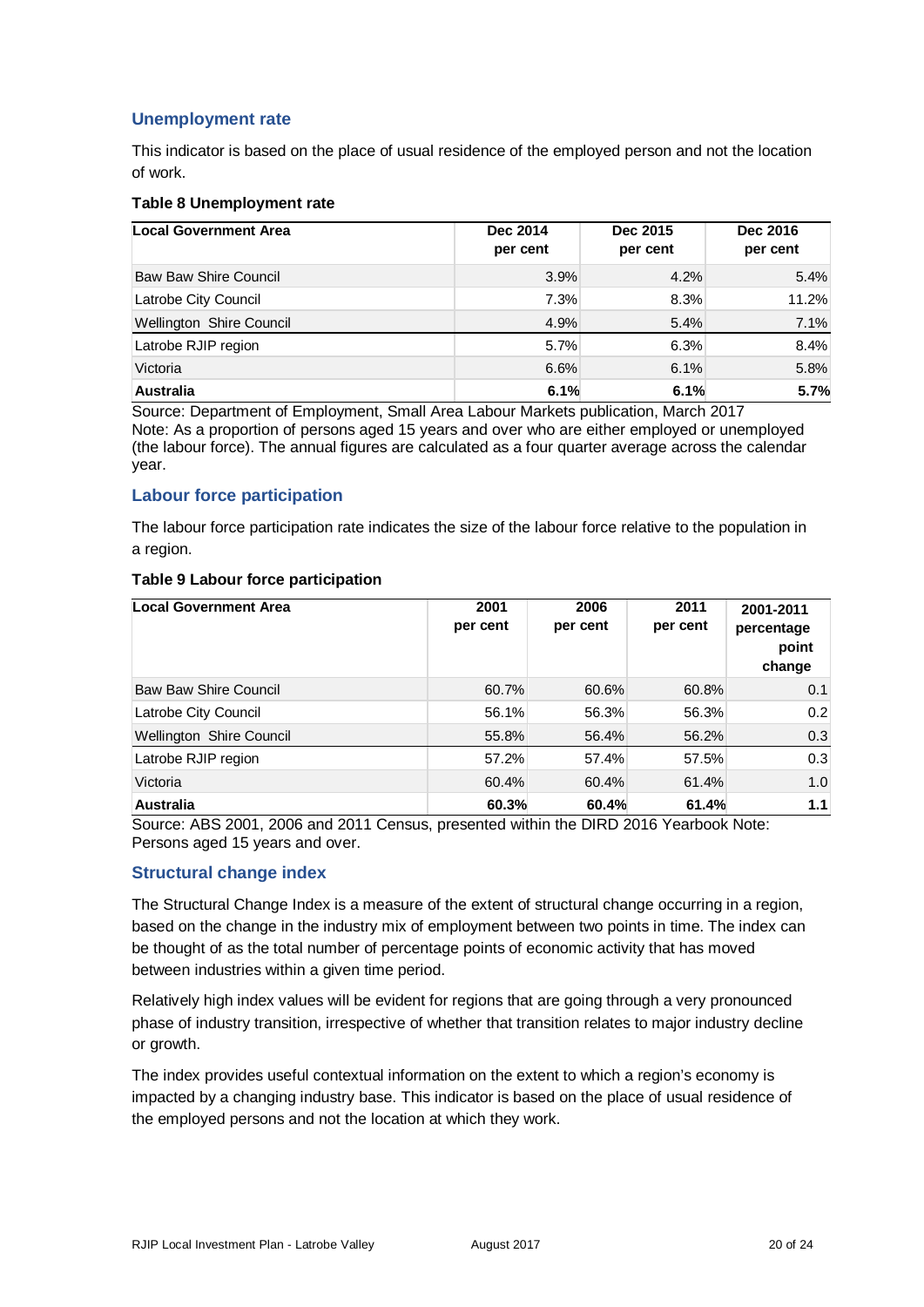#### **Table 10 Structural change index**

| <b>Local Government Area</b> | 2006-2011 index |
|------------------------------|-----------------|
| <b>Baw Baw Shire Council</b> | 4.8             |
| Latrobe City Council         | 4.5             |
| Wellington Shire Council     | 4.6             |
| Latrobe RJIP region          | 4.2             |
| Victoria                     | 4.1             |
| <b>Australia</b>             | 3.8             |

Source: ABS 2006 and 2011 Census, presented within the DIRD 2016 Yearbook Note: Structural Change Index based on the methodology used in the Productivity Commission, Aspects of Structural Change in Australia, Research Paper, 1998.

### **Employment in knowledge intensive industries**

Employment in knowledge intensive industries indicates the number of people working in high and medium-high technology manufacturing or knowledge intensive services.

#### **Table 11 Knowledge intensive industries**

| <b>Local Government Area</b> | 2006 per cent | 2011 per cent | 2006-2011<br>percentage<br>point change |
|------------------------------|---------------|---------------|-----------------------------------------|
| <b>Baw Baw Shire Council</b> | 25.4%         | 25.7%         | 0.3                                     |
| Latrobe City Council         | 25.4%         | 25.2%         | $-0.2$                                  |
| Wellington Shire Council     | 23.9%         | 25.0%         | 1.1                                     |
| Latrobe RJIP region          | 25.0%         | 25.3%         | 0.3                                     |
| Victoria                     | 32.9%         | 33.9%         | 1.0                                     |
| <b>Australia</b>             | 30.4%         | 31.7%         | 1.3                                     |

Source: ABS 2011 Census, presented within the DIRD 2016 Yearbook

#### **Qualifications and skills**

The proportion of people who have at least a certificate III qualification or who are employed in a skilled occupation provides an indication of the capacity of people in a region to capitalise on job opportunities.

#### **Table 12 People with a Certificate III or above, or employed in a skilled occupation**

| Local Government Area        | 2006<br>per cent | 2011<br>per cent | 2006-2011<br>percentage<br>point change |
|------------------------------|------------------|------------------|-----------------------------------------|
| <b>Baw Baw Shire Council</b> | 55.1%            | 59.9%            | 4.8                                     |
| Latrobe City Council         | 47.1%            | 51.5%            | 4.4                                     |
| Wellington Shire Council     | 50.6%            | 54.2%            | 3.6                                     |
| Latrobe RJIP region          | 50.1%            | 54.5%            | 4.4                                     |
| Victoria                     | 55.9%            | 61.6%            | 5.7                                     |
| <b>Australia</b>             | 54.5%            | 59.8%            | 5.3                                     |

Source: ABS 2011 Census, presented within the DIRD 2016 Yearbook

Note: persons aged 25-64 years; Occupation was coded to the Australian and New Zealand Standard Classification of Occupations (ANZSCO) First Edition; Skilled occupations include Managers, Professionals and Technicians and Trade Workers.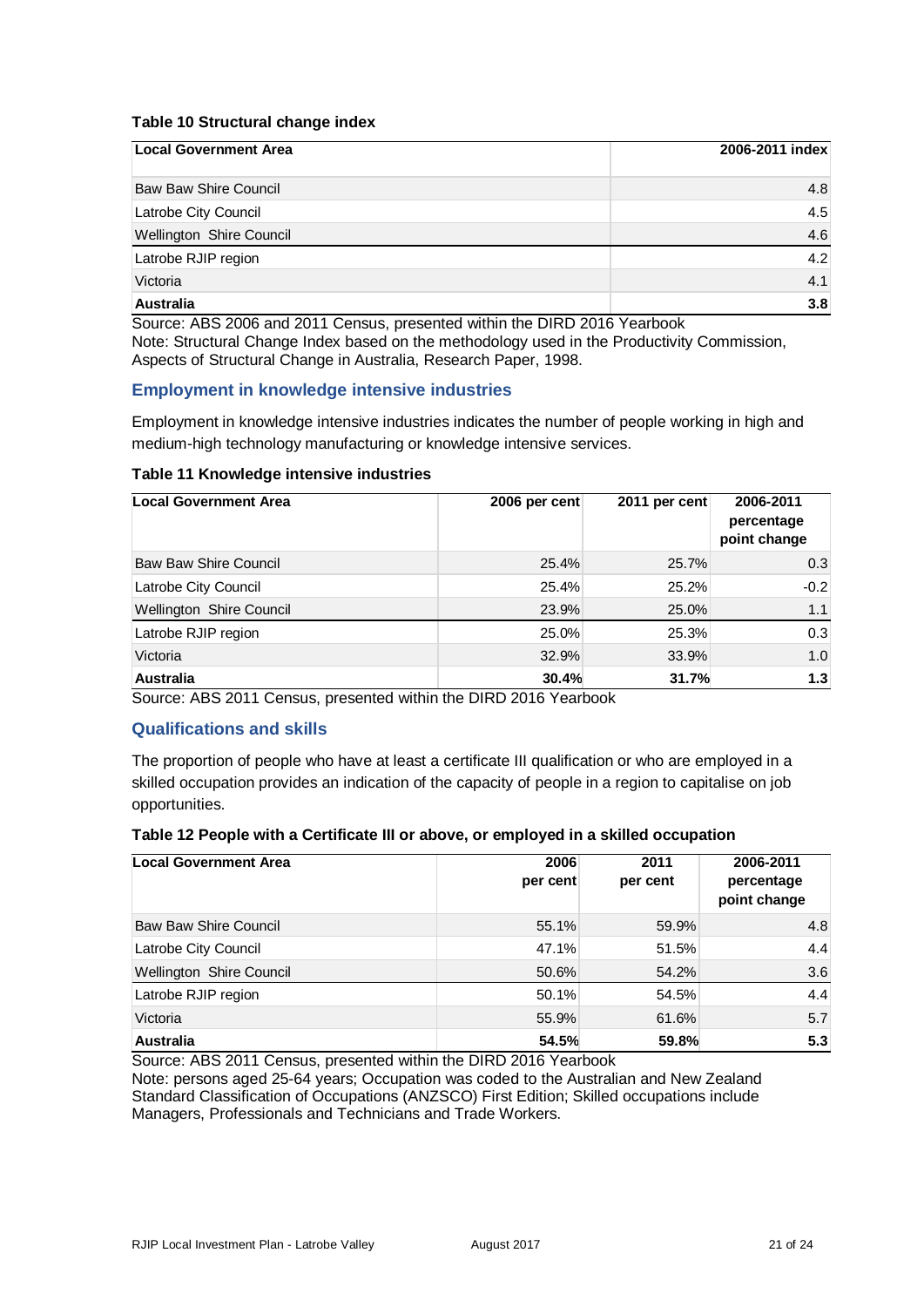## **Actively trading businesses**

This is a count of the number of businesses which actively traded goods and services over the financial year.

#### **Table 13 Actively trading businesses**

| <b>Local Government Area</b> | 2013<br>businesses | 2014<br>businesses | 2015<br>businesses | 2013-2015<br>average<br>annual<br>growth |
|------------------------------|--------------------|--------------------|--------------------|------------------------------------------|
| <b>Baw Baw Shire Council</b> | 4,819              | 4,918              | 4,919              | 1.0%                                     |
| Latrobe City Council         | 4,326              | 4,282              | 4,242              | $-1.0%$                                  |
| Wellington Shire Council     | 3,872              | 3,877              | 3,947              | 1.0%                                     |
| Latrobe RJIP region          | 13,018             | 13,077             | 13,108             | 0.3%                                     |
| Victoria                     | 533,350            | 541,347            | 549,934            | 1.5%                                     |
| <b>Australia</b>             | 2,048,203          | 2,074,154          | 2,095,116          | 1.1%                                     |

Source: ABS, Counts of Australian Businesses, including Entries and Exits (Cat. No. 8165.0) Note: Does not include actively trading businesses which have not registered for an ABN, either because they do not have any obligations under the Goods and Services Tax (GST) legislation or are under the threshold for registration and have chosen not to register.

#### **International visitors**

The ratio of overseas visits to residents indicates the extent of economic engagement with international visitors in the region. Overseas visitors are those people visiting Australia for less than 12 months for holidays, businesses, visiting friends and relatives, and education.

#### **Table 14 International visitors**

| Local Government Area        | 2007<br>visits per<br>1,000<br>residents | 2011<br>visits per<br>1,000<br>residents | 2015<br>visits per<br>1,000<br>residents |
|------------------------------|------------------------------------------|------------------------------------------|------------------------------------------|
| <b>Baw Baw Shire Council</b> | 113                                      | 123                                      | 166                                      |
| Latrobe City Council         | 97                                       | 116                                      | 81                                       |
| Wellington Shire Council     | 185                                      | 269                                      | 355                                      |
| Latrobe RJIP region          | 125                                      | 158                                      | 176                                      |
| Victoria                     | 451                                      | 457                                      | 623                                      |
| <b>Australia</b>             | 732                                      | 639                                      | 724                                      |

Source: BITRE estimates based on Tourism Research Australia, presented within the DIRD 2016 Yearbook

DISCLAIMER: The data in this snapshot is indicative only. The snapshot is intended as a starting resource for a region's local planning committee in the development of the Local Investment Plan.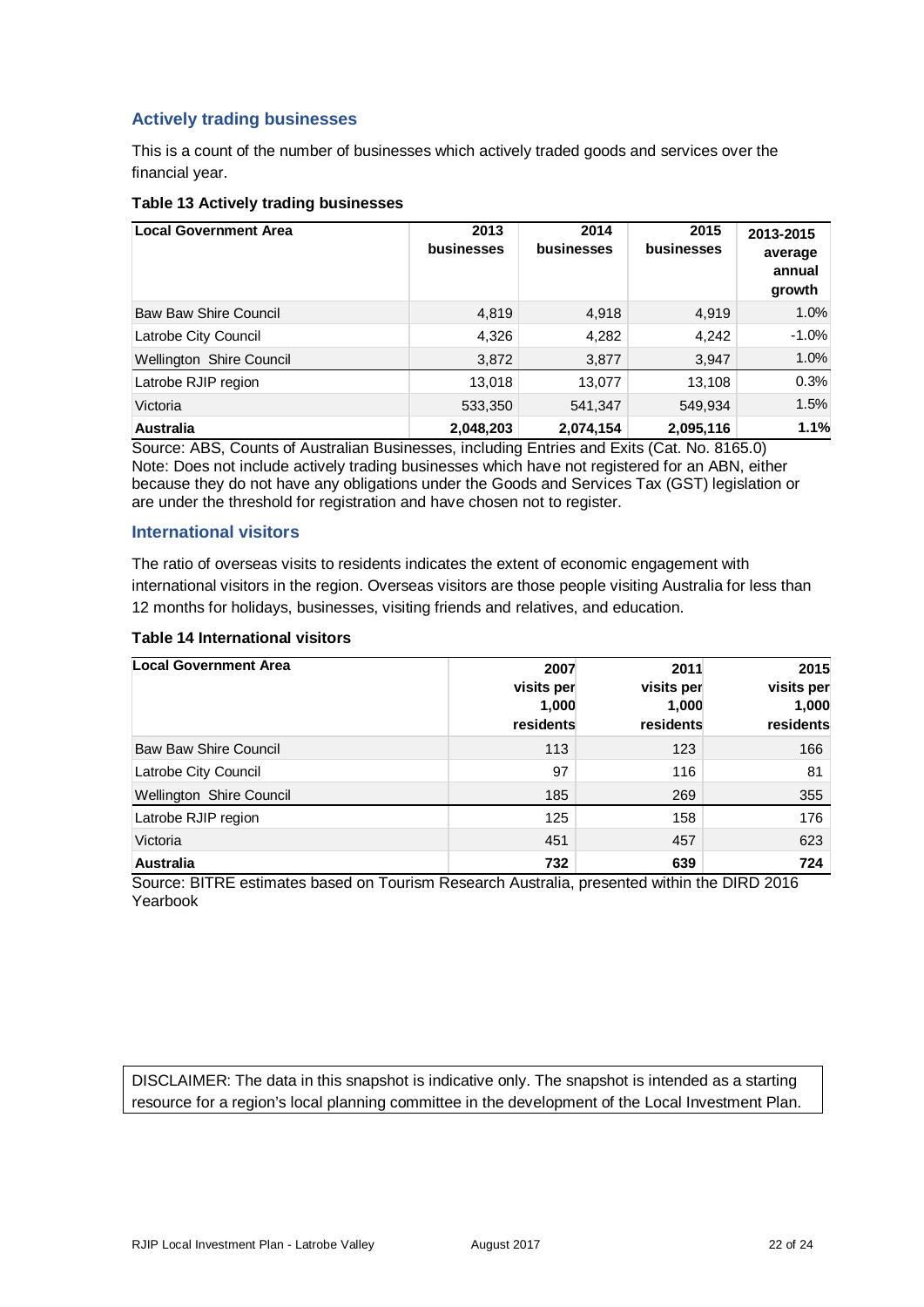## Attachment 2

# Structural change has increased employment and earnings, but with more dispersion

## Change in employment (2005-06 to 2015-16) and compensation per employee (2015-16) by industry



Job growth has been concentrated in services industries, with the strongest growth in middle-wage industries such as Health Care, Professional Services. Construction, and Education.

There has also been strong employment growth in industries with high part-time employment such as Accommodation & Food and Retail Trade.

Notes: Industry employment estimates are trend. Size of the sector is represented by bubble sizes. Source: ABS, Australian System of National Accounts, 2015-16, cat. no. 5204.0; ABS, Labour Force, Australia, Detailed, Quarterly, November 2016, cat. no. 6291.0.55.003.

industry.gov.au/oce